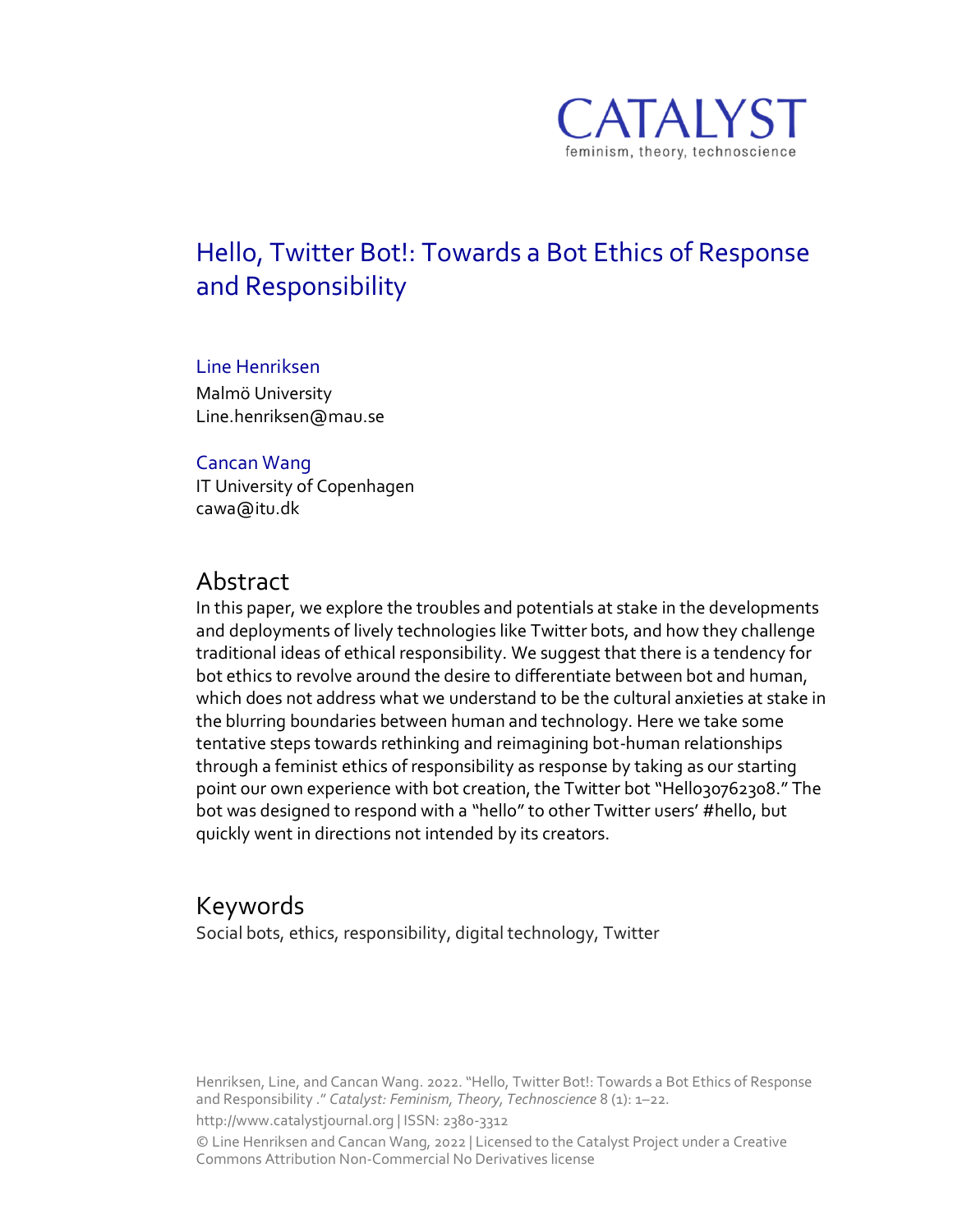# Introduction

Today, social bots—automated algorithms in online social networks that are able to perform tasks without direct human involvement—can be spotted everywhere across the internet (Hwang, Pearce, and Nanis 2012; Ferrara et al. 2016; de Lima Salge and Berente 2017). On Twitter, Facebook, or TikTok, one can find millions of bots liking, following, commenting, sometimes even posting their own content and buying stuff on their own (de Lima Salge and Berente 2017). Though popular, social bots are also regarded with some concern due to their association with spam dissemination and manipulation of political discussion through their ability to imitate "human-like" behaviors (European Commission 2021). As such, it is perhaps not surprising that ethics in the context of bot use and creation is becoming a topic of debate and theorization in fields such as management and computer science. In these fields, the question of ethics and bots often revolves around finding means to differentiate between bot and human, as well as procedures to identify culpability (Cresci et al. 2019; Shi, Zhang, and Choo 2019). In other words, the topic of "deception" tends to rear its head in the context of bots and ethics. In their discussion of the subject, Carolina Alves de Lima Salge and Nicholas Berente coin the term "bot ethics" as a reference to the exploration and reflection on "the behavior of bots in the context of law, deception and societal rules" (2017, 29). We suggest that bot ethics as bot detection strategies, though important, do little to explore how one lives with the inevitable uncertainties related to the everchanging boundaries between the human and the nonhuman in times of increasingly lively and wilful technologies. We therefore ask, what might a bot ethics that does not revolve around the ability to differentiate between human and bot, "deceptive" bot and "benign" bot, look like?

In this article, we explore the troubles and potentials at stake in the developments and deployments of lively technologies such as Twitter bots, and how they challenge traditional ideas of ethical responsibility. We do not aim to create a fully established bot ethics that can stand alone as an alternative to bot-detection strategies. Instead, we want to take some tentative steps towards rethinking and reimagining bot-human relationships, considering how developments within contemporary technologies such as AI and Twitter bots mean that being unable to fully differentiate between the human and nonhuman will continue to be a concern we, the human users of technologies, need to address. Or, to put it differently, it is a concern we need to be able to live with, which means that ethics as a framework for "living-with" and in "the company of" (Haraway 2008) needs to encompass such uncertainties and address underlying anxieties concerning the fluid and flowing boundaries between human and nonhuman, self and other. This take on bots and ethics is informed by our background in the humanities; Cancan has a background in sociology, gender studies, and information systems, and Line has a background in literature, cultural studies, and gender studies. Both of us are deeply inspired by Donna Haraway's work on posthuman ethics and ethics as a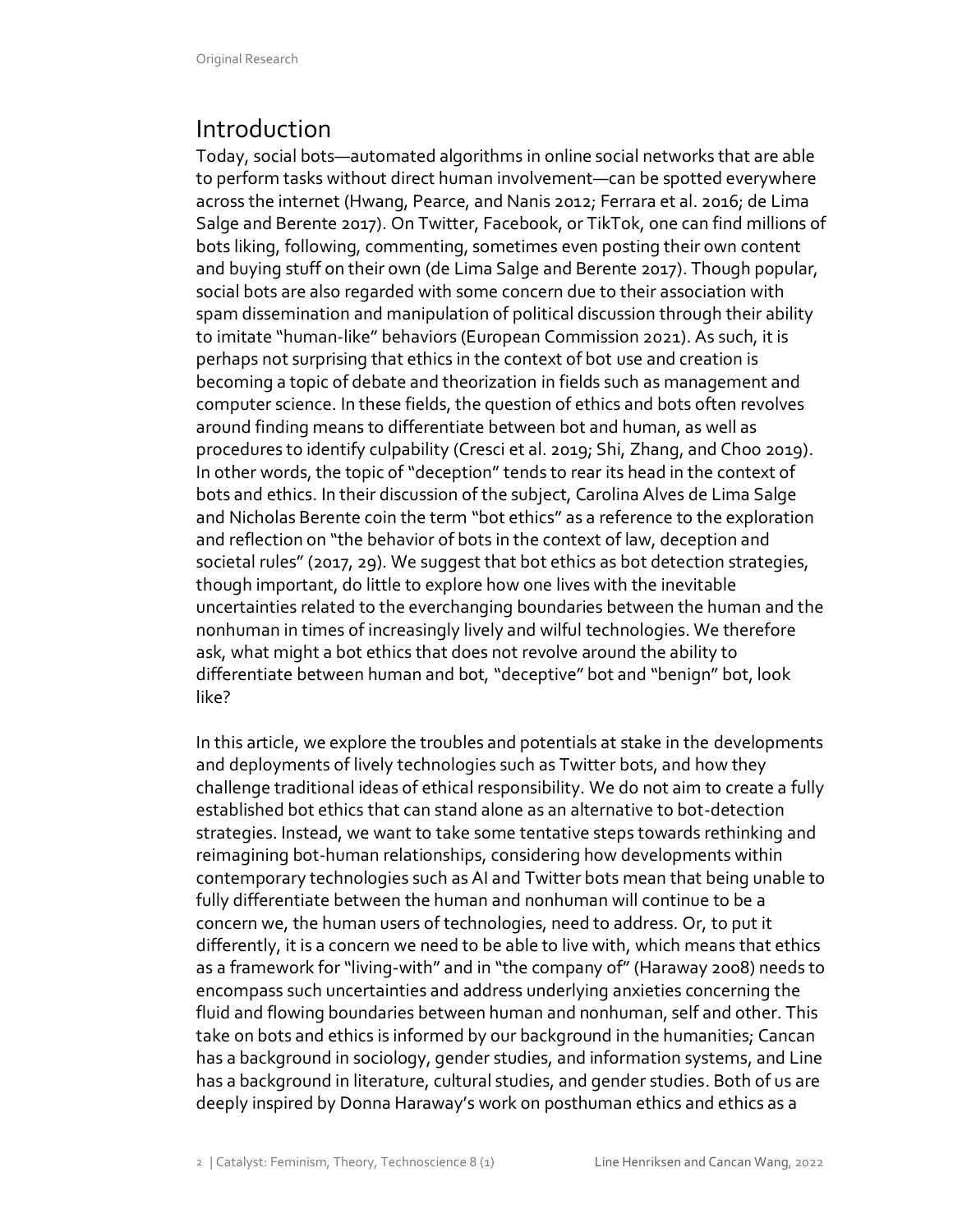question of companionship and becoming-with—a take on ethics not as a question of what is "good" and "bad" but as an exploration of how we become what we are through interaction with our human and nonhuman others, and how one needs to extend responsibility—that is, respond—to the presence of one's others even before knowing who or what they are (Haraway 2008). With this article, we want to explore this ethics of responsibility and companionship as a means of addressing what we see as an underlying anxiety concerning the boundaries between bot and human, and we have narrowed our scope to focus on Twitter interactions. We created a Twitter bot called Hello30762308-a bot that automatically replies "hello" to tweets with the text #Hello in them—and applied a method of autoethnography in order to investigate the development of our relationship with this particular bot as we created it, set it free to roam, and eventually had to say goodbye. The autoethnographic approach enables us to explore our companionship with and affective responses to Hello30762308 as well as account for the process of its creation through storytelling as a way of knowing and sense-making (Lapadat 2017). Through our collaborative approach, where we dialogically construct our research, we also bring together different disciplinary and experiential perspectives into our analysis.

Our aim with creating Hello30762308 was to explore our relationship with it through another lens than bot detection—namely, Haraway's understanding of ethics as response-ability, that is, the ethical imperative to respond to the response of the (nonhuman) other. Hello30762308's name indicates this attempt at exploring responses as greetings (hello!), but as we hope to show through our ethnographic writing, we the creators were not always that apt at responding in return. To address what we see as our inability to respond to Hello30762308, we expand upon Haraway's notion of responsibility through Jacques Derrida's understanding of ethics as hospitality and the need to extend hospitality in advance of an encounter impossible to predict. Finally, we apply Sara Ahmed's (2019) work on the concept of "usability" and Lucy Suchman's (2018) trope of "Frankenstein's problem" to build on our autoethnographic writing and relate it to a more general discussion on the human-defined uses of bots such as Twitter bots, and how bots may be understood to resist being of use. In other words, we found that Ahmed's and Suchman's writings on nonhuman agency both in the context of AI and "tools" in general helped us theorize our experiences with Hello30762308 and put them into a wider context of bot ethics and agency.

The narrative of our analysis thus follows our (attempt at) sense-making during our research journey, featuring a mix of conceptual inquiry, literature review, and reflection notes. Our sense-making revolves around two foci: bot creation and bot ethics. Ultimately, what we hope to achieve with this text is not a full-fledged bot ethics, but instead—through explorative methods and a theoretical framework of feminist STS—to push the discussion on bot ethics in different but needed directions from the question of bot detection, to address what we argue is an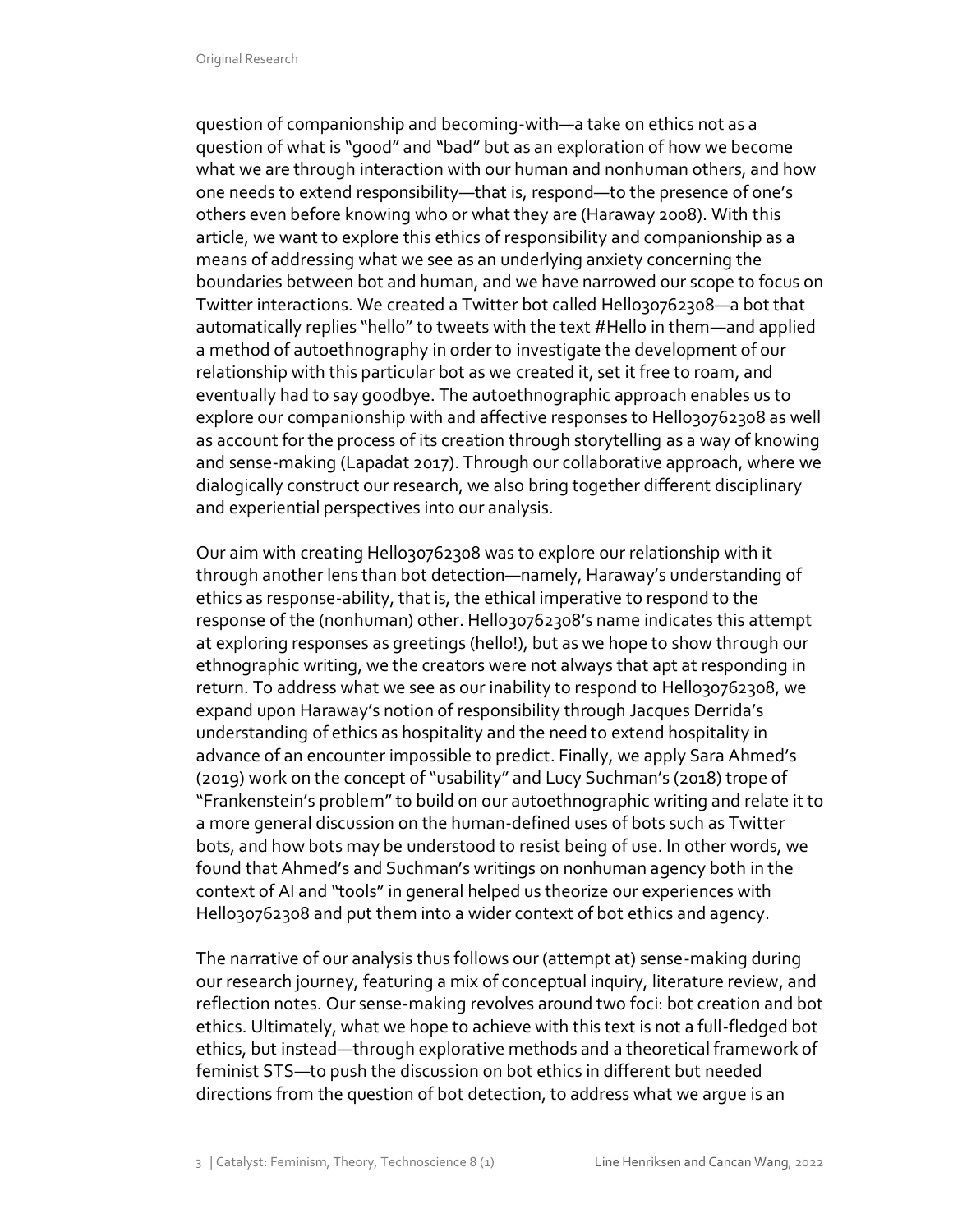unavoidable ontological undecidability when it comes to who and not least *what* one may encounter and have to respond to online.

# Understanding Bot Creation: Discerning Benign and Deceptive Bots

Bots are "(a)utomated or semi-automated software agents" (Bucher 2014), primarily intended to create and distribute content on social media platforms. Bots can also interact with other users, both human and other bots, and will in that connection typically be referred to as social bots. However, in spite of social bots being capable of conversing with their own kind, they are usually created to establish social connections with humans (Hwang, Pearce, and Nanis 2012; Orcutt 2012) through their "human-like behavior," which attempts to "emulate and possibly alter" human behavior (Ferrara et al. 2016, 96). Such an emulating bot is typically considered either "benign" or "malicious" (Oentaryo et al. 2016). Socalled benign bots use their social abilities "properly," in the sense that they create and distribute content without attempting to misrepresent their motivations, meaning that they—despite their social and communication skills are easily definable as bots. "Malicious bots," however, are typically defined as primarily deceptive, meaning that they are considered to disguise themselves as human, to "hijack search engine results or trending topics, disseminate unsolicited messages, and entice users to visit malicious sites" (Oentaryo et al. 2016, 92), for example. In other words, there is a sense of the "improper" about their use, and malicious bots are often associated with negative societal consequences, such as "creating panic during emergencies" or "biasing political views" (Oentaryo et al. 2016, 93). Recent concerns of "improper" use especially have to do with the deployment of social bots for political purposes, in particular manipulating democratic elections through the spreading of disinformation (Caldarelli et al. 2020; Marsden, Meyer, and Brown 2020; European Commission 2021), such as in the lead up to the 2016 US presidential election (Bessi and Ferrara 2016). Recent years have therefore seen increased attempts from researchers, journalists, platform owners, and third-party service providers to develop bot-detection algorithms to rid social media platforms of deceptive bots, among which the change of focus in platform owners' policies on third-party automation are especially worth noting. Taking Twitter as an example, researchers have noticed that the large-scale proliferation of automated accounts—that is, the social bots is largely driven by Twitter's open application programming interface (API) and their policies in the early 2010s that encouraged developers to creatively deploy automation through third-party applications (Gorwa and Guilbeault 2018). Nonetheless, the increasing deployment of social bots for spreading misinformation and disinformation refocused the platform policies on the intention of the developer and the purpose of the bot (Twitter 2017). To create an automated account today, hopeful bot developers must go through a rigid bot application process where they explain who they are, the purpose of the bot, and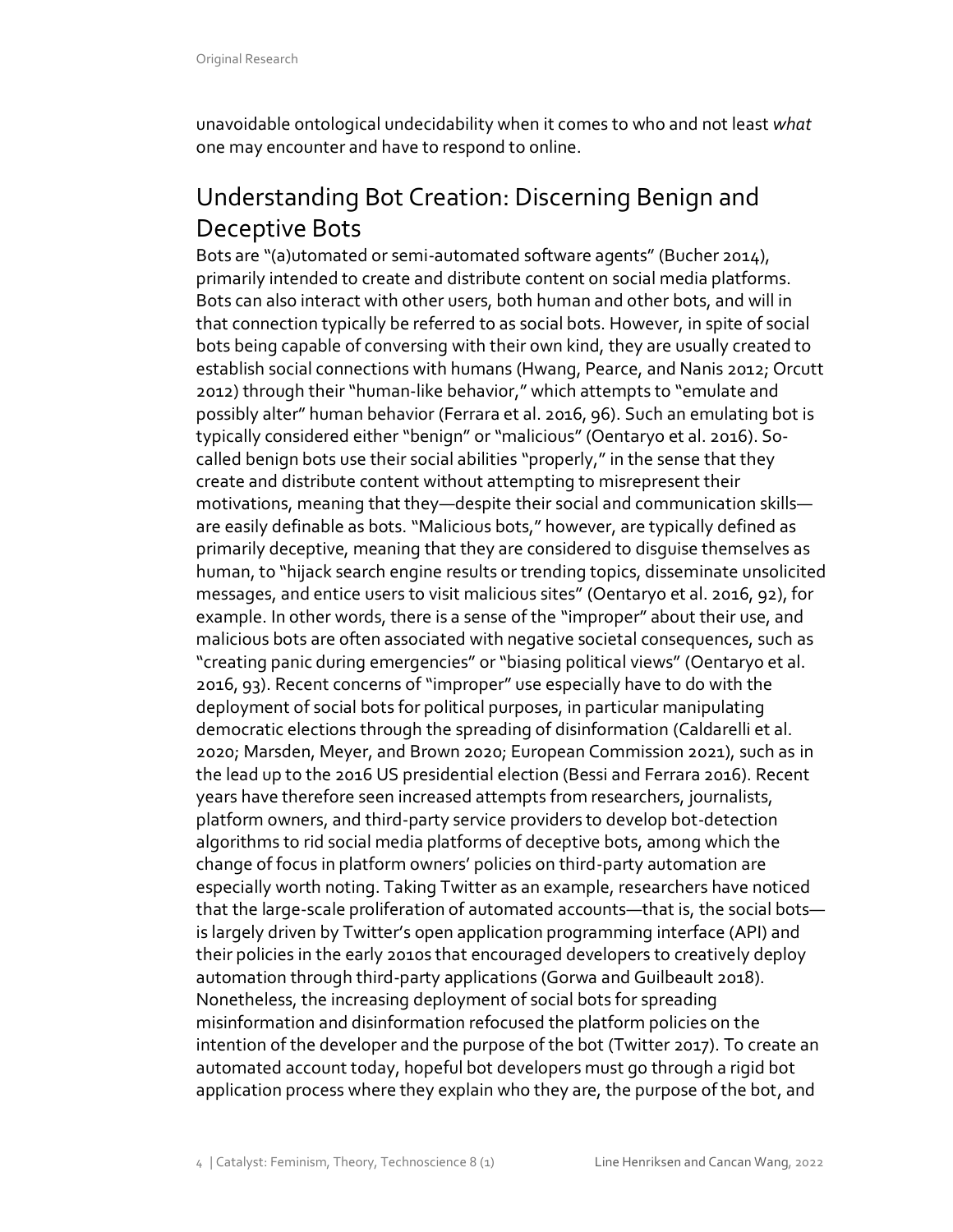how it will interact with Twitter users—something we learned during our own first attempt at bot-creation.

The anxieties propelling the culling of Twitter bots thus seem grounded in the bots' abilities to deceive. Indeed, much critique levelled at bots touch on them as "fake" (European Commission 2021) and therefore also as "ethicallyquestionable" (Bucher 2014). This "ethically questionable" nature of bots has made some scholars set out to establish ethical parameters for human-bot encounters. For instance, in their establishing of "bot ethics," de Lima Salge and Berente consider the parameters of law, societal norms, and deception when creating "a procedure the general social media community can use to decide whether the actions of social bots are unethical" (2017, 29). Other scholars, such as Peter M. Krafft, Michael Macy, and Alex Pentland (2017), consider the ethical implications of applying bots as virtual confederates in social science behavioral experiments, which yet again refers back to the ability of the bot to deceive the human subjects of the experiment, and in the work of Andree Thieltges, Florian Schmidt, and Simon Hegelich (2016), ethical considerations revolve around the uses and abilities of bot detection methods—in other words, how to see through the deceptions of bots and at what costs.

These considerations come back to questions of how to create guidelines and technologies for online communities, social media platforms, and individual users in order to see through the deception of bots as well as make it possible to discern the differences between humans and bots. The boundaries between bots and humans, however, are slippery, as both seem capable of emulating each other's behavior, thereby challenging attempts at differentiating between origin and copy, creator and created. In "About a Bot" (2014)—a title that in and of itself exemplifies the semantic and technological slippages between human and bot— Taina Bucher investigates the case of the Twitter bot "Horse ebooks," which began spouting charming nonsense in 2010, seemingly generated by an algorithm collecting snippets of texts from various sources. "Everything happens so much," the bot—its profile picture a galloping horse–would say, and "was in 1999, when irnports [*sic*] surged, that price" (Horse ebooks quoted in Bucher 2014). The bot was originally created by Russian web developer Alexey Kouznetsov, but secretly taken over by Jacob Bakkila, a BuzzFeed employee, in 2011. Bakkila would then write the texts spouted by the highly popular bot until 2013, when it was revealed to the thousands of fans of Horse ebooks that their favorite bot was really no bot at all (Bucher 2014). Fans tweeted their disappointment and sense of betrayal, and Robinson Meyer at the *Atlantic* wrote, "We loved @Horse\_ebooks because it was seerlike, childlike. But no: There were people behind it all along. We thought we were obliging a program, a thing which needs no obliging, whereas in fact we were falling for a plan" (Meyer quoted in Bucher 2014). The "falling for a plan" suggests the deviousness and deception of the bot; here the deception does not revolve around an orchestrated sense of humanity, but a human performance of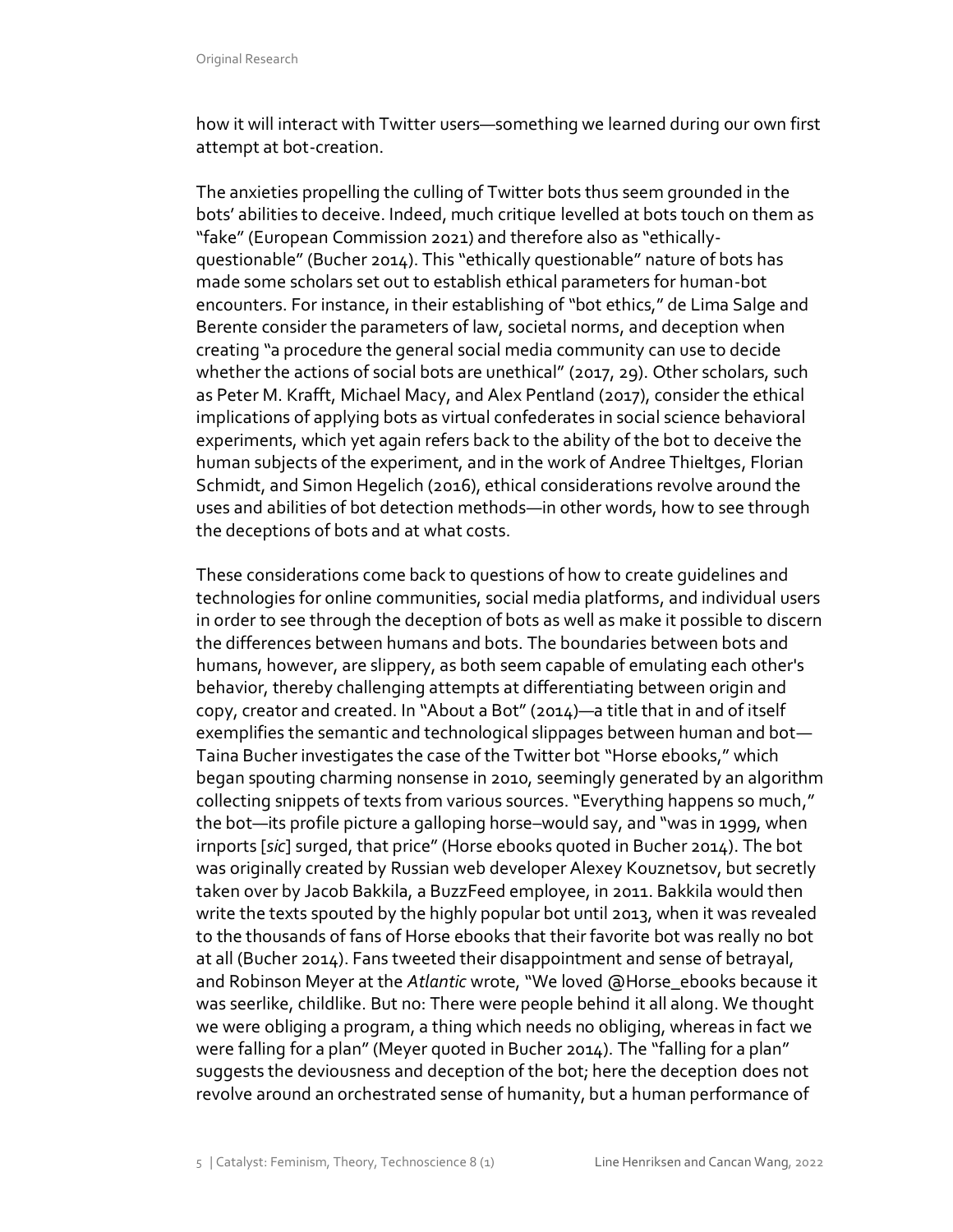what Bucher calls "botness," that is, "the belief that bots possess distinct personalities or personas that are specific to algorithms" (Bucher 2014). This botness is expressed through the broken sentences and "childlikeness" of an algorithm ultimately speaking of its creators to its creators.

Most of the bot ethics we have encountered concern themselves with the very understandable desire to be able to differentiate between human and bot, to see through the deception of bots and hence being able to act accordingly. Yet we suggest that the drawing of the line between human and bot is not that straightforward, and that the question of possible deception is an inherent aspect of online encounters—whether this deception stems from a bot emulating human behavior or a human emulating a bot emulating human behavior. Often it may simply not be doable to distinguish between human and nonhuman, bot and human, leaving one in the position of having to respond to someone or something online without any certainty as to whether this is a human agent or not. Can encounters between humans and bots be imagined through an ethical framework that does not primarily concern itself with bot detection but with bot response? To explore a possible reimagining of what a bot ethics might be, we decided to try our hands at creating a bot ourselves.

# Experiencing Bot Creation

Our initial idea was to create an (AI) chatter bot, one of those that can generate content based on its own "readings" of tweets, like the Microsoft bot Tay that was launched in 2016 (Hunt 2016). After a quick Google search, we found quite a few YouTube tutorials and blog articles teaching people how to create their own Twitter bot using Python, yet the outcomes of these seemed far removed from our ideas of an AI chatter bot. The bots of these tutorials were pre-programmed by the creators to respond to "triggers," such as specific words or hashtags in a tweet. This difference in autonomy between the AI chatter bot that we had been planning for and the trigger bot that we were capable of creating came as a bit of a surprise and disappointment to us, not least considering how autonomy—that is, the "capacity to render cognitive choices on their own" (Etzioni and Etzioni 2017, 409)—is seen by some as one of the important criteria for AI ethics in the public and academic discussions of AI. The "trigger reactions" brought these bots into more traditional Western imaginaries of the workings of machinery and hence a different understanding of ethics.

In her work on ethics as responsibility, Haraway (2008) shows how the Western history of ideas has traditionally drawn a distinction between "reaction" and "response," where reaction falls in the category of the machinic and by extension the animal. A reaction follows a pre-given pattern, whether programmed or instinctual, whereas a response is reserved the human subject, who within this tradition is considered uniquely capable of a rational, reasoned deliberation that elevates it above the influence of instincts and emotion, for example. According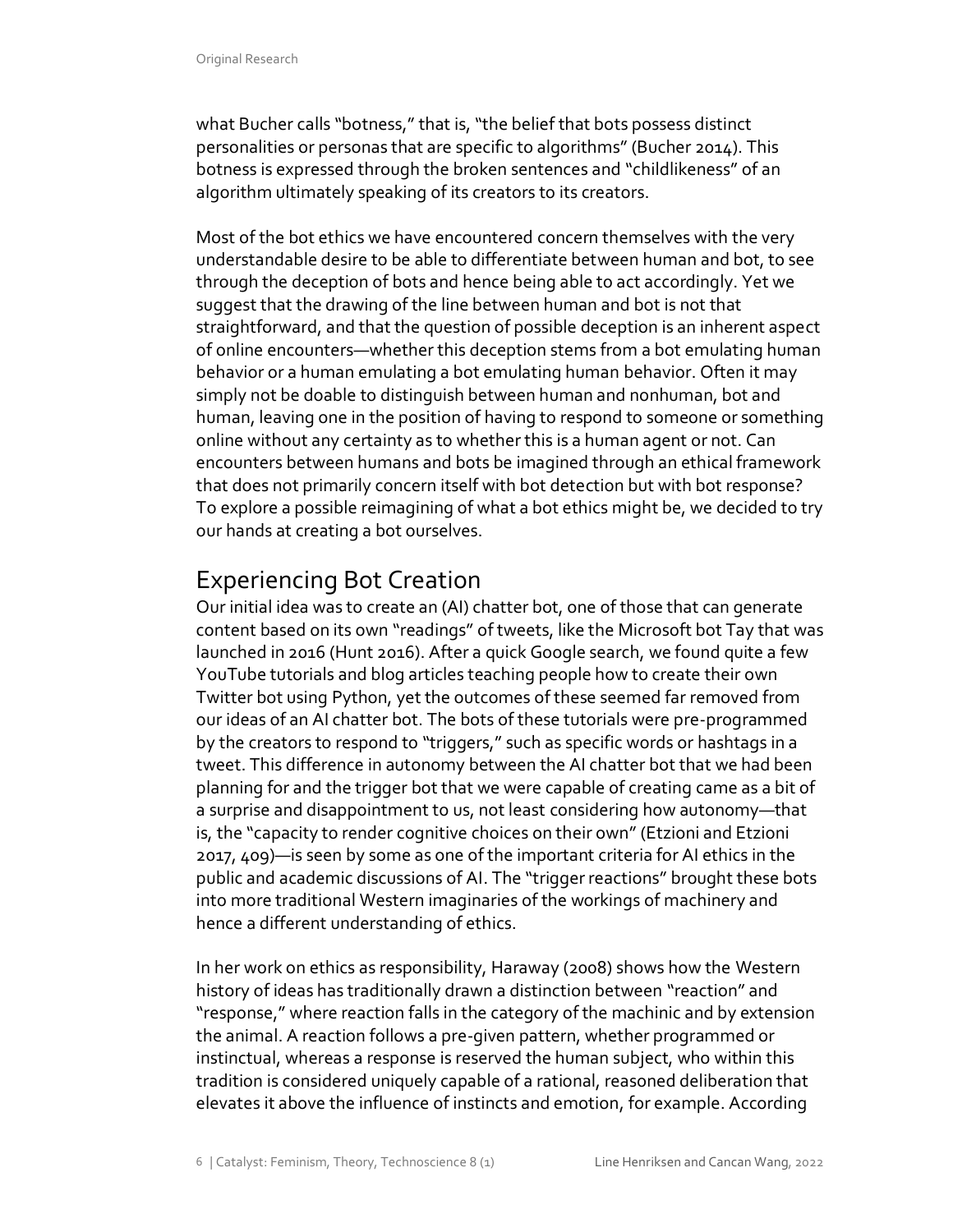to Haraway, this distinction between, on the one hand, the machinic, animal other that may only react and, on the other hand, the human subject capable of reasoning and communication has informed humanist ethics to the point where only the human subject has been considered worthy of rights, privileges, and protection. This means that those who have been deemed less human—for example, racialized and gendered others—have not enjoyed the same privileges and protection.

Haraway (2008), reading Derrida's work on his encounter with his cat, who responded to his presence with a stare, suggests that the traditional humanist understanding of what may qualify as a response is too narrowly focused on the human, to the extent that the response of a nonhuman other becomes automatically categorized as a reaction. To Haraway, the act of taking responsibility thus becomes of a question of remaining open to the possible or impossible response of the other, imagined not as traditional human communication or reasoning, but instead as "a generative interruption" (2008, 20)—that is, something that disrupts pre-given notions of the world and unsettles the (supposed) boundary between self and other. In this sense, Haraway's theorizing of responsibility can be understood through the framework of Derrida's ethics of hospitality.

Derrida distinguishes between two kinds of hospitality: "general" and "absolute" hospitality. What Derrida calls general hospitality concerns morality as law and moral compass (Derrida 2000; Shildrick 2002). General hospitality is the setting out of rights, privileges, and duties; yet, in order to be granted rights as well as duties, one must follow the "rules of the house," so to speak. Perhaps the most straightforward example is the workings of the nation state that welcomes new citizens, but only if they abide by the laws of the land and only if they live up to certain criteria (e.g., concerning refugee status). In other words, general hospitality is dependent on assimilation of otherness; one must be recognizable within the system of the law, one must adapt to the hosts. Absolute hospitality, on the other hand, concerns itself not with the law but with *justice*. Whereas general hospitality asks of the other that they conform, absolute hospitality is complete openness towards the other. In this openness lies an acknowledgment both of risk, as the stranger is invited inside, but also of the impossibility of fully separating self and other—that is, an acknowledgment of the constitutive role of the other without whom one cannot gain a sense of self (Derrida 2000; Shildrick 2002).

The traditional understanding of the human subject as the only agent capable of response falls within the category of general hospitality; the human subject can consider an event and its actors and decide what is the best and most moral thing to do. The same is the case with bot ethics that takes bot detection as its primary focus: this is the workings of general hospitality that says "yes, you may come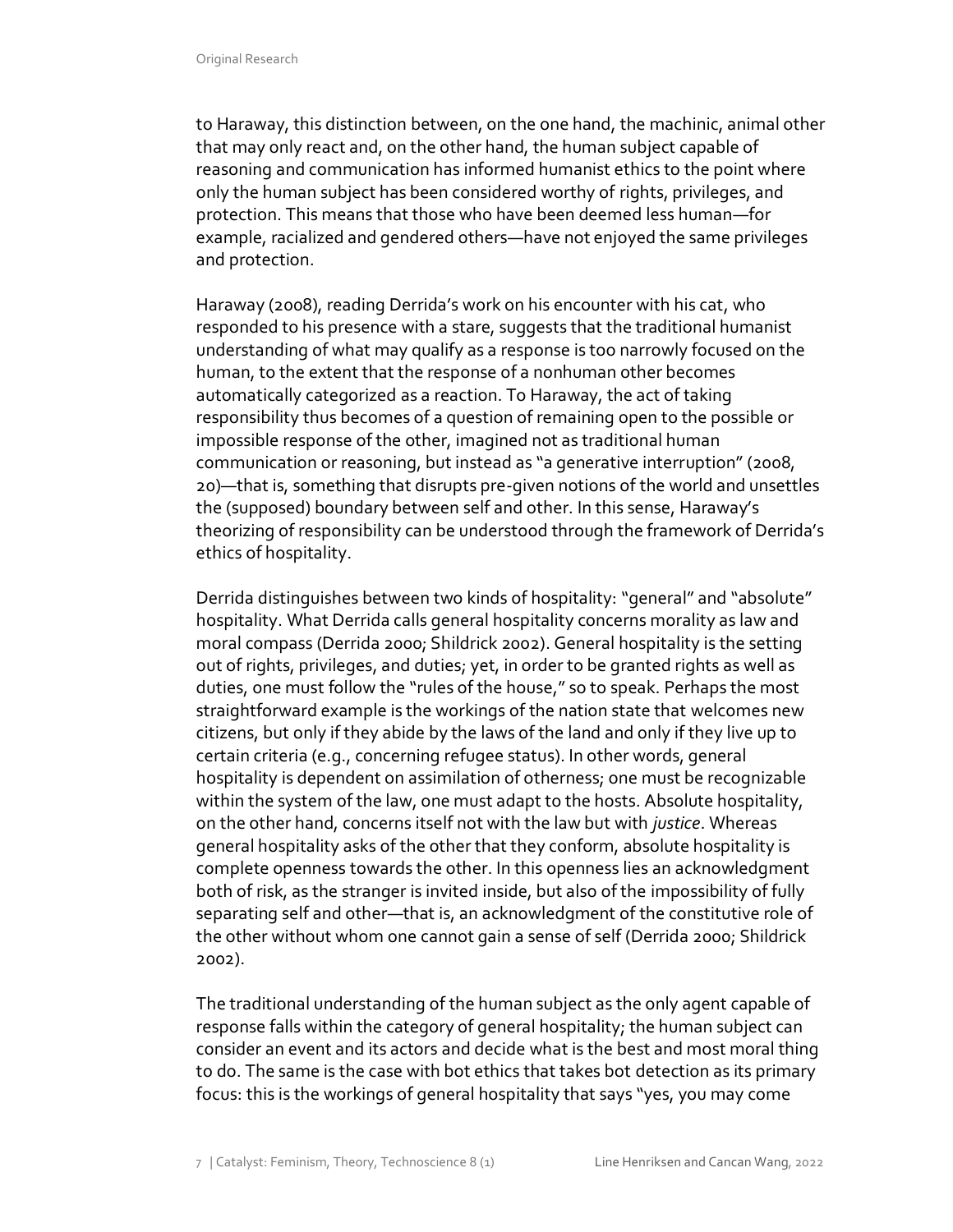inside, but only if you make your identity known in advance." "Good" bots are thus those that make themselves instantaneously known as being bots, and whose aims and purposes are clear. Yet we suggest that such certainty, even in the context of bot detection measures, may never be complete and that ultimately undecidability concerning the ontology of any agent online is the name of the game. When attempting to stay with such uncertainty, when attempting to live with it and in the company of the (always potentially) strange and other, we enter the realm of ethics as justice—at least if attempting not to demand assimilation from the other. When encountering something that falls outside of the framework of what is good and what is bad, what is recognizably human and what is not, general hospitality falters or assimilates.

With our Twitter "trigger bot"—what might be understood as primarily an agent of "reaction" since it would be following a pre-programmed pattern—we wanted to explore the potential of response, this "generative interruption" mentioned by Haraway. In the role of creators, we wanted to extend hospitality towards the strange and undecidable aspects of our creation, which is also why some of the language used to address our work with the bot from now on may seem anthropomorphizing as we explore the possibilities and limitations of the theories of hospitality and responsibility in the encounter with the bot other.

We returned to our Twitter efforts and our attempts at formulating how our bot might respond and be responded to. We created an "interactive" bot that would respond to a hashtag—that is, to an invitation to converse with a larger community. This kind of bot differs from a non-interactive Twitter bot, which one has to "like" to invite into one's feed. Our bot would turn up unexpectedly, yet somewhat invited by a given hashtag, and the hashtag we chose was what we considered to be the most easily recognizable of responses: our bot was to respond to #hello with a "hello," and so we finally named the bot Hello30762308. We decided on a profile picture depicting the night sky, hinting at the possibilities for communicating and relating across distances, and we boiled down the bot's bio to *Hello, I hear your #hello*, indicating our hopes for greeting and response (see Figure 1).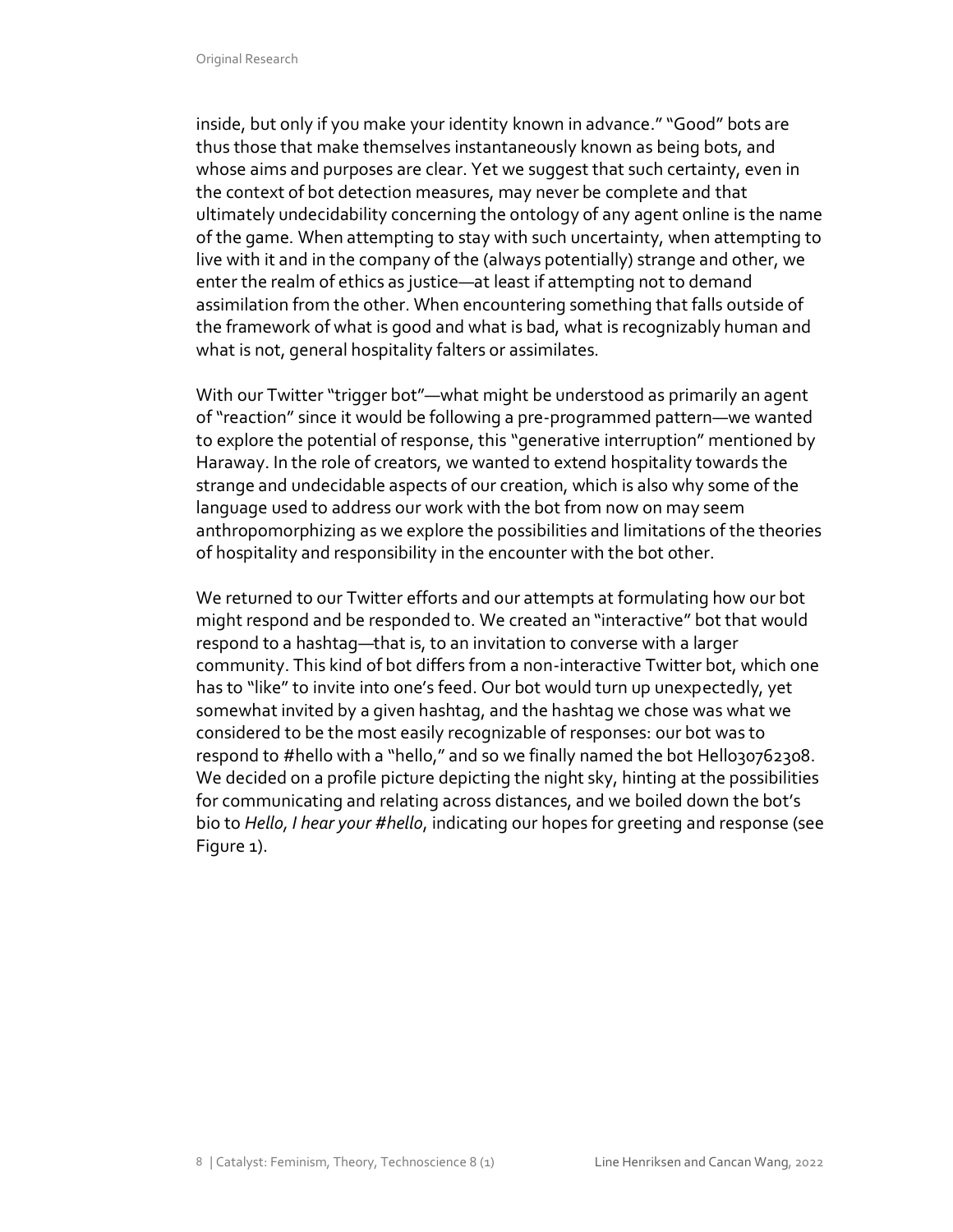| <b>Hello</b>                   | 1,749 Tweets |  |                     |
|--------------------------------|--------------|--|---------------------|
|                                |              |  |                     |
|                                |              |  |                     |
|                                |              |  |                     |
|                                |              |  |                     |
|                                |              |  | <b>Edit profile</b> |
| <b>Hello</b><br>@Hello30762308 |              |  |                     |
| Hello I hear your #Hello       |              |  |                     |
| <b>ED</b> Joined June 2020     |              |  |                     |
| <b>0</b> Following             | 24 Followers |  |                     |

Figure 1. Profile of Twitter bot Hello30762308

| Consumer Key      | Consumer Secret | Access Token      |          | Access Secret   |  |
|-------------------|-----------------|-------------------|----------|-----------------|--|
| Twitter Search    |                 | <b>Start Time</b> | End Time |                 |  |
| #Hello            |                 | 12:30             | 18:30    |                 |  |
| Action ?          |                 | Text              |          |                 |  |
| Send Public Reply |                 | Hello<br>▼        |          |                 |  |
|                   |                 |                   |          |                 |  |
| <b>SAVE</b>       |                 |                   |          | CHECK<br>DELETE |  |

Figure 2. Setting up parameters for Twitter bot via labnol.org/bots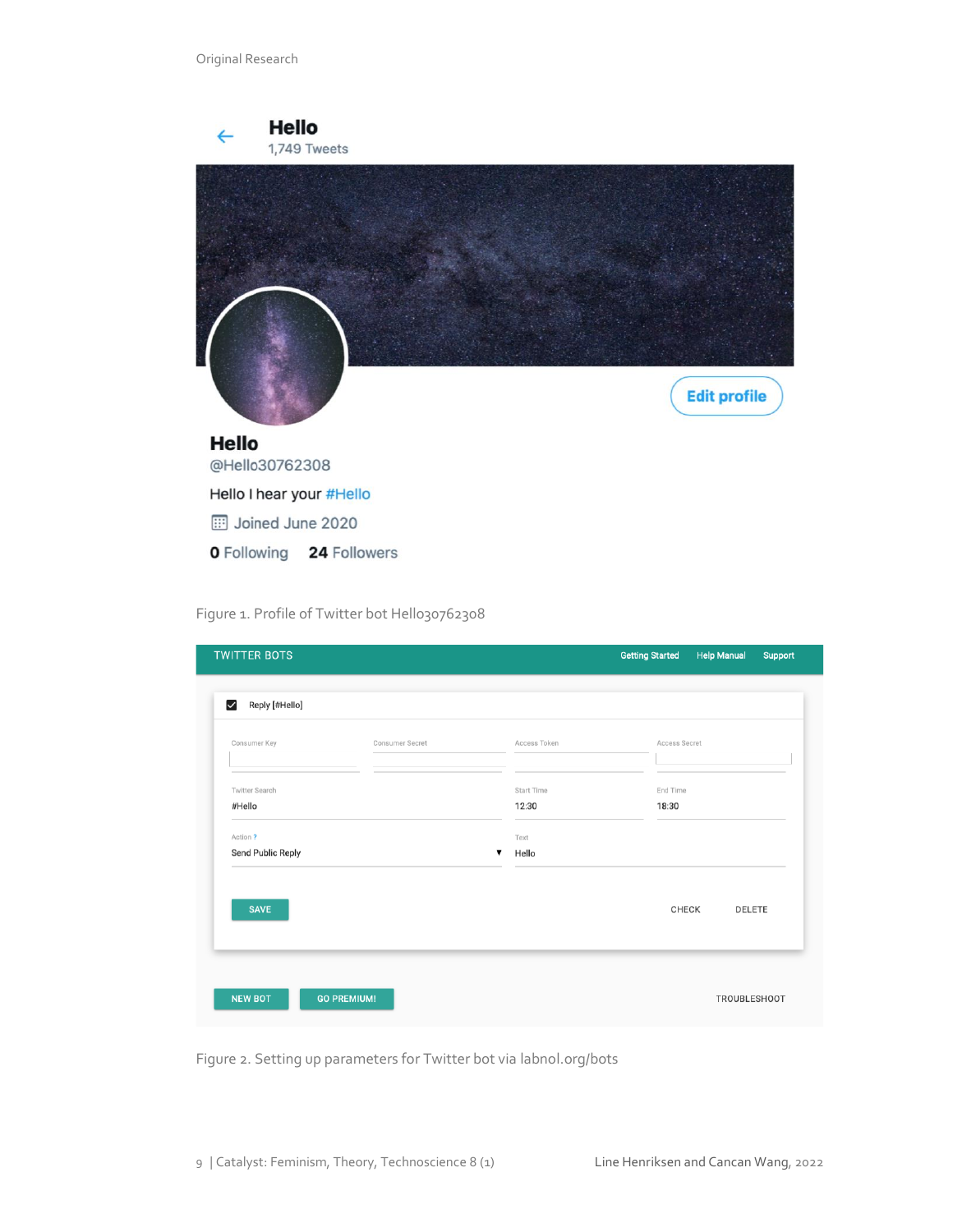Being two programming laywomen, we ended up using a third-party application on labnol.org (hereafter labnol) by engineer Amit Agarwal, to create the Twitter bot (see Figure 2). The application has a simple interface where one can create a Twitter bot following three steps: (1) creating a new Twitter bot and generating consumer keys and access tokens on Twitter, (2) configuring the Twitter bot via labnol by pasting the consumer key, consumer secret, access token, and access token secret, and (3) specifying the Twitter search term (i.e., #Hello) and choosing the selected action (send public reply—Hello) against all the tweets that match the term. Technically, labnol automatically performs our selected action using the Twitter account (i.e., Hello30762308) via the Twitter API. Nonetheless, the Twitter bot's actions are governed by Twitter, which means, in order not to break the Twitter rules around automation and be categorized as spamming, it did not respond to all the matching tweets but five to ten of them every fifteen minutes.

To make the bot, we needed to apply for developer access to Twitter by filling out an application form, where we were supposed to give a description of the purpose of the bot we were creating, and what Twitter functions we and the bot needed. Among other things, we—in the guise of a singular "I"—wrote, "I am creating the Twitter bot for the purpose of conducting academic research. I am currently affiliated with the IT University of Copenhagen and the Twitter bot is developed for research and educational purposes," and "The app is designed to use the tweet function to respond to the specific hashtag—#Hello with the response 'Hello.'"

The Twitter developer application pushed us to be very specific about what we and our bot needed, as well as the purpose of the bot. To be allowed onto the platform—to enjoy its general hospitality—Twitter had to make certain that we did not have malicious intent, or at least create a paper trail of our possible, maybe even likely, betrayal. To become bot and bot creator was to be in the process of possible deception from the start.

## Experiencing Bot Responses: Two Creators, Two Anxieties

We established our Twitter bot, Hello30762308, and let it roam the world, seeking out hashtags to respond to. Yet, from the very beginning, things did not go quite as planned, and as newly minted bot creators, we found ourselves not revelling in the success of our creation but concerned and anxious in different ways. The following are each our individual autoethnographic notes on our relationship with the bot; one of us is "anxiety one," the other is "anxiety two," meaning that the speaking "I" is not the same person. We decided not to name who is who in order to emphasize that the voices are both separate and different, but also in many ways overlap and together reflect the various aspects of "the creator"—the collective "I" from our Twitter application ("I am creating the Twitter bot for the purpose of…").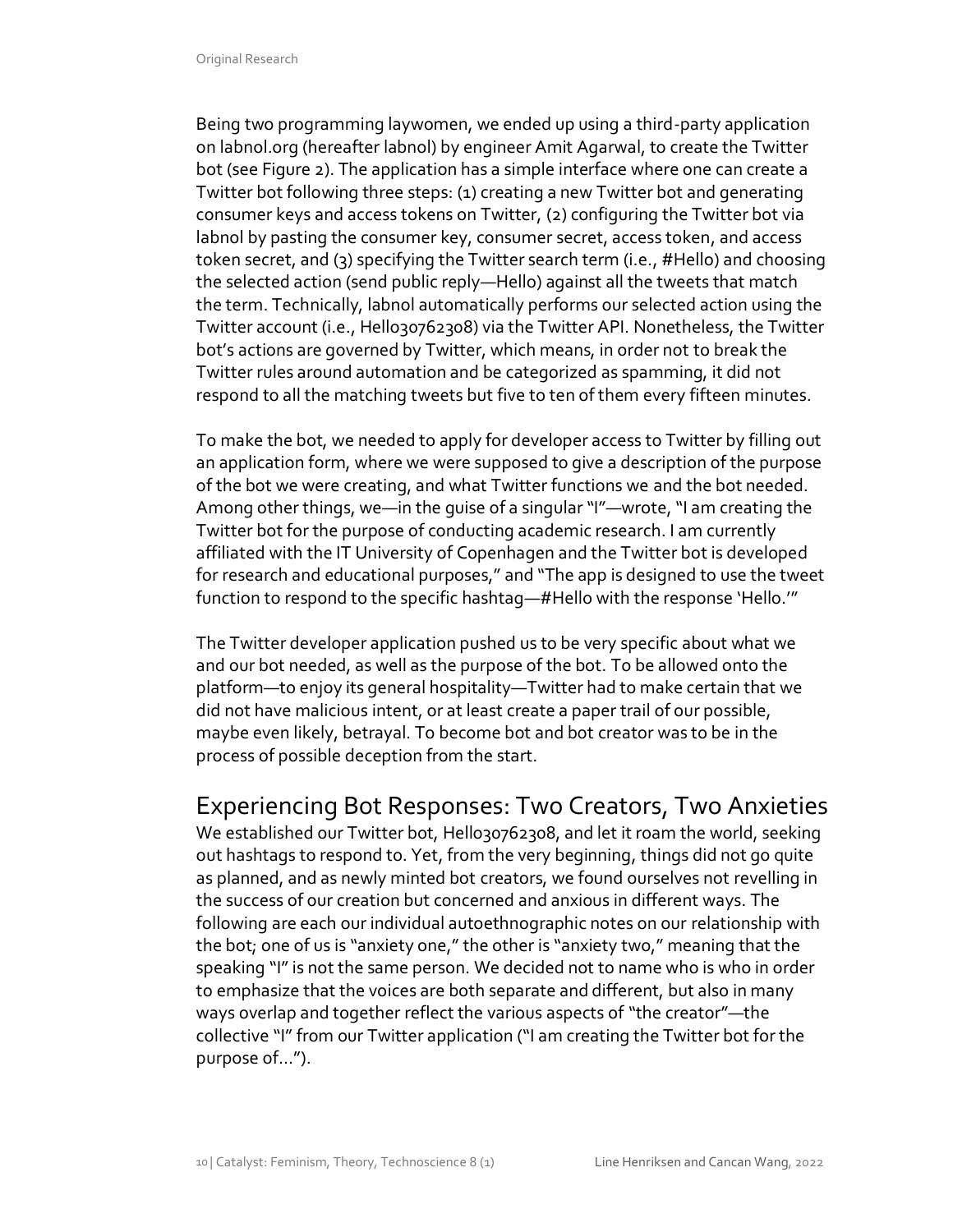### **Anxiety One: Being Called upon as Creator**

When we decided to unleash the bot into the vast world of Twitter, I did not know what to expect from the Twitter community, from both its human and nonhuman members. In a way, I did imagine our bot, Hello30762308, running on its own at some point, enacting its own agency by making choices and connections independent from my will. And I believed it would create a life of its own by freely making connections, and were almost confident that its life was going to be a positive, or at least, hopeful one.

A bit over two weeks after our bot started on Twitter, I checked our bot's activities for the first time. I remember seeing the first reply from the account of a Japanese singer who recently released her second album. Our bot replied hello to her tweet where she shared the link to purchase her newly released second album, and the account replied a hello with a sparkling star emoji, which seemed to show some excitement for having this interaction. While I was excited to see a connection formed between our bot and the Japanese singer or her account, this reply also got me to wonder, does she know the reply was made by a bot? Would it disappoint her to know the reply was a triggered effect of #hello, rather than another human's "genuine" curiosity? If she feels disappointed about the connection created between her account and the bot, am I responsible for her disappointment by letting a bot create such a connection?

This unexpected arrival of guilt puzzled me, because I could not understand how I did not anticipate it beforehand. Only later in a conversation with a colleague who talked about fun chats with friends on Twitter, I realized I became accustomed to using my Twitter account in an instrumental way to make connections and increase the visibility of my professional work. Even though it is difficult to assume other Twitter users' intention, experiencing the presence of the other made me fear for being blinded by my own way of being, and question the possibility of a bot that I believed to be free of my influences.

As likes, mentions, retweets, and followers increased over the coming months, we received many "hello" and "hi" back, and even more affirmative responses, like "Love it. Hello. Hello. :)" or "Hello ♪ Thank you [Sparkles]." Meanwhile, the anxiety of being called upon as a creator started to become heightened, especially when people replied "Hi! How are you?,""hope you're safe in this #COVID19 pandemic situation [Smiling face with halo] [Peace]," "God bless you". There seemed to be a genuine expectation of curiosity and engagement from these "human-like" accounts when it came to their interaction with Hello30762308. And we may be implicated in these expectations as the creators of the bot.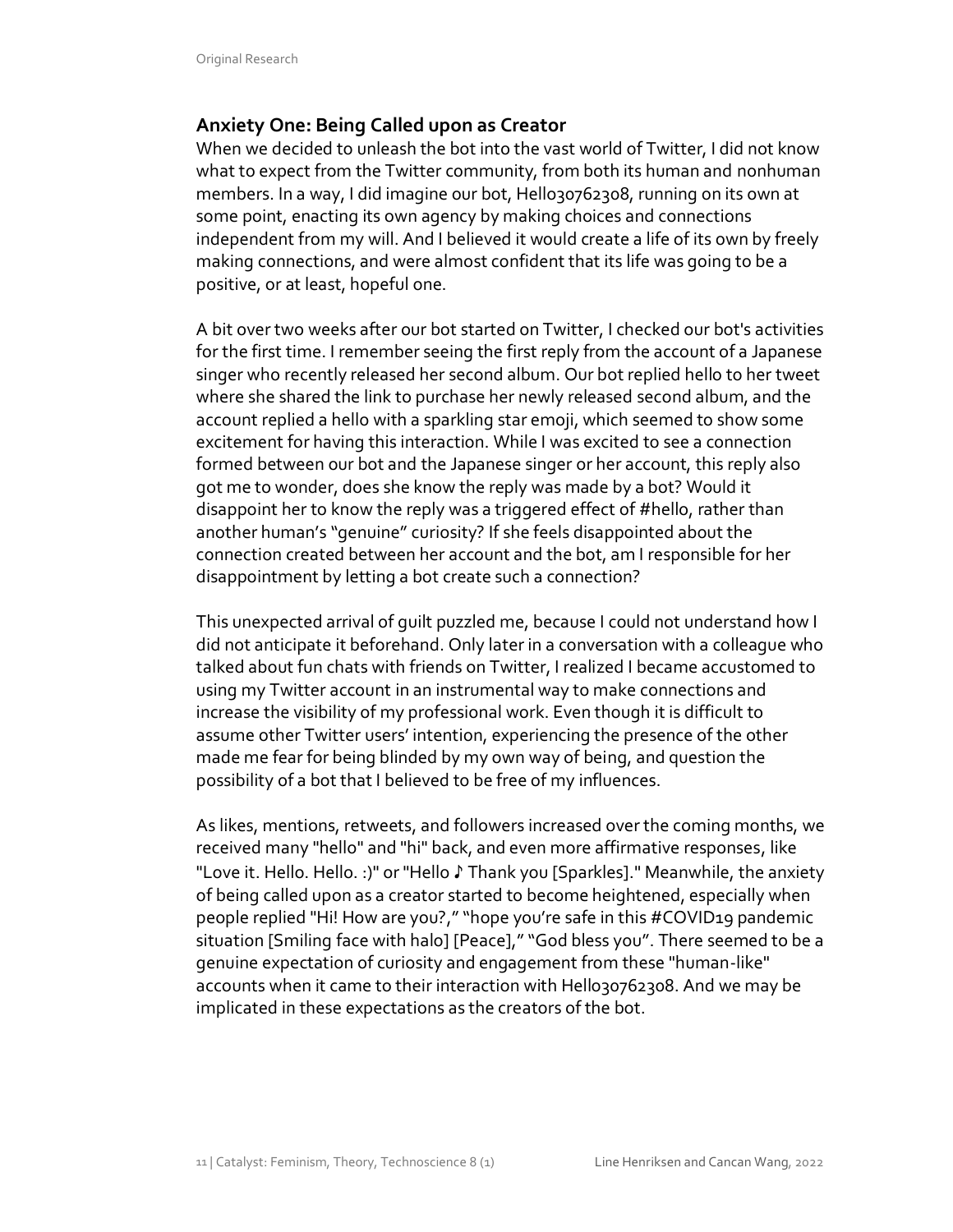

persona y empiezas con hell...ooo

**Translate Tweet** 

7:41 PM · Sep 7, 2020 · Twitter for iPhone

Figure 3. Conversation between Hello30762308 and Twitter users

In viewing these comments, what I felt was an inability to rule myself out of the bot's life as a creator, especially in relation to my accountability for its decisions. Although the decisions concerning to whom and in what context to say hello are as much mediated by the third-party codes (i.e., labnol) that take shape of a bot, I as a human creator, who set the trigger #hello and the response Hello, inevitably share the accountability with the bot, at least to a certain extent. And when the Twitter users' reply seems to address the creator, I was explicitly called upon as part of the bot. The moral agency of the bot and me are collectively enacted rather than individually.

#### **Anxiety Two: Failing to Call upon a Creature**

I told everybody about our Twitter bot. That it said "hello" in response to #hello, and I encouraged people to try it out, and some kindly wrote #hello on Twitter. And…

…nothing. Never a response.

I tried myself, several times.

Nothing.

I wrote emails to my fellow Twitter bot creator ("Is the bot still active? Does it work?"), and we checked the tweets/replies, and no, it was no longer responding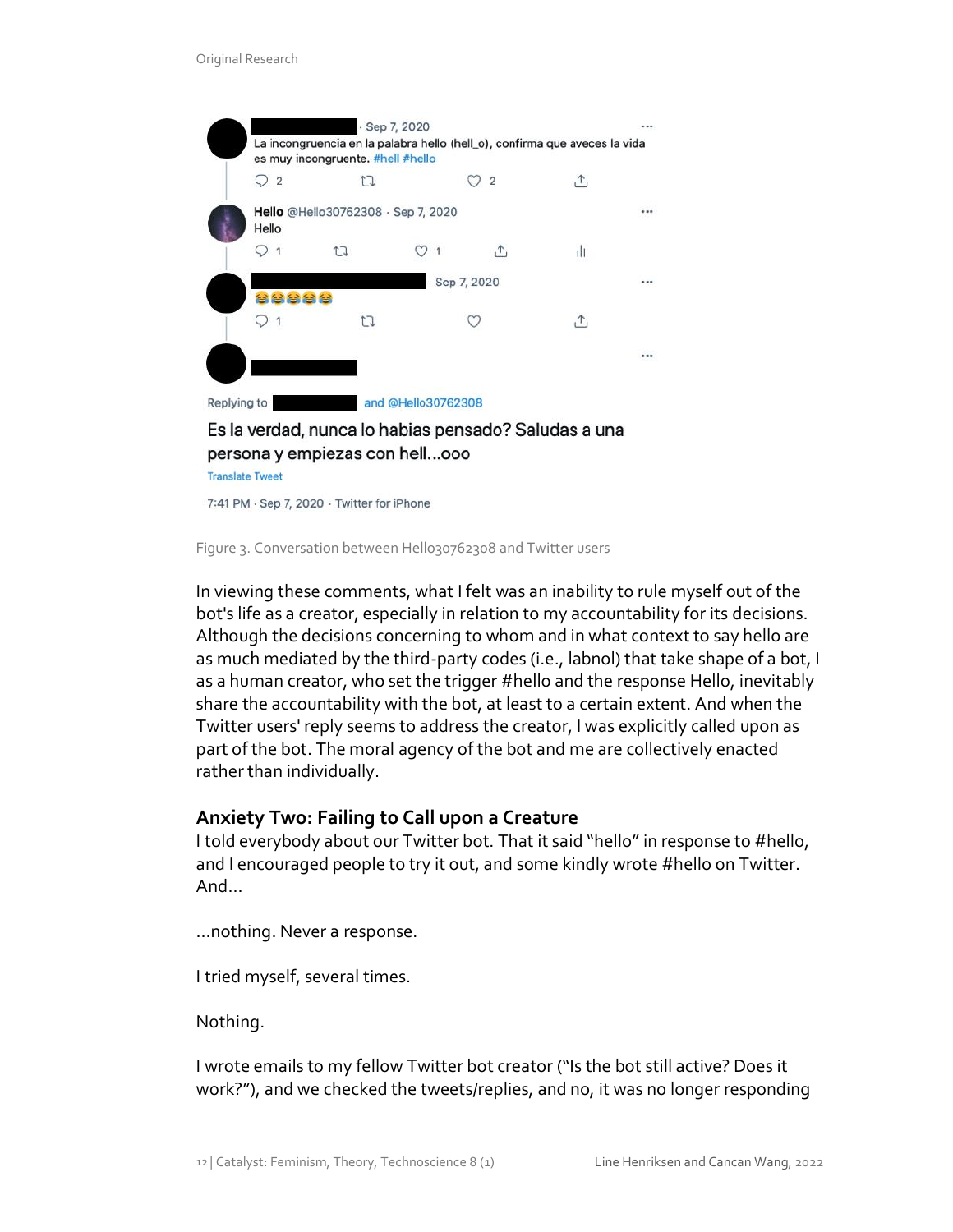because Twitter had closed it down for spamming. My creation was not rude, it had merely been killed! What a relief. Later, the bot was brought back into action, unknown to us why, and I told people, I said, "try again!" and they did! And…

…nothing.

I tried myself, several times.

#### Nothing.

I wrote emails to my fellow Twitter bot creator ("Is the bot still active? Does it work?"), and we checked the tweets/replies, and yes, it was still active, but what it responded to was not my friends and colleagues but a strange collection of commercials and other bots. Companies telling their customers #hello, bots saying #hello, and, perhaps my all-time low, a Twitter account whose profile picture was of a cat wearing a photoshopped Make America Great Again hat saying #hello and receiving a response from our bot. So these were the creatures my creation responded to instead of my friends??? I was strangely embarrassed. I began scrolling through the tweets/responses to get an impression of who else the bot had been in conversation with. "Drop the bass #hello" followed by a cool black and red gif of a drink with swirling ice cubes received a hello from the little purple nebula (see Figure 4); as did @MissionBeDental, which is now deleted, leaving the small field of stars to respond to a no longer existing message; the Twitter account with two followers tweeting "publish new Compose Message #hello 1600704862330" received a hello; as did the Twitter account with no followers at all tweeting "I wish I had people to stream or record among us with. That be awesome. **#vtuber #loner #amongus #youtube #anime #hello** #startingyoutube #noob #twitch." The bot responded to Tarot readers and to a bot-human-hedgehog account, but that was not what I wanted it to, and through these "wrong" responses I realized that I had expected something different from the bot. I had not been completely aware what my expectations towards the bot had been until it did not act according to them: expectations that I could manipulate it to respond when and to whom I pleased, as well as (now admittedly naïve) expectations that creating the bot would make the systems and mechanics governing its actions transparent and easily understood to me. Faced with these implicit expectations as they were thwarted, I felt both annoyed but also strangely shameful.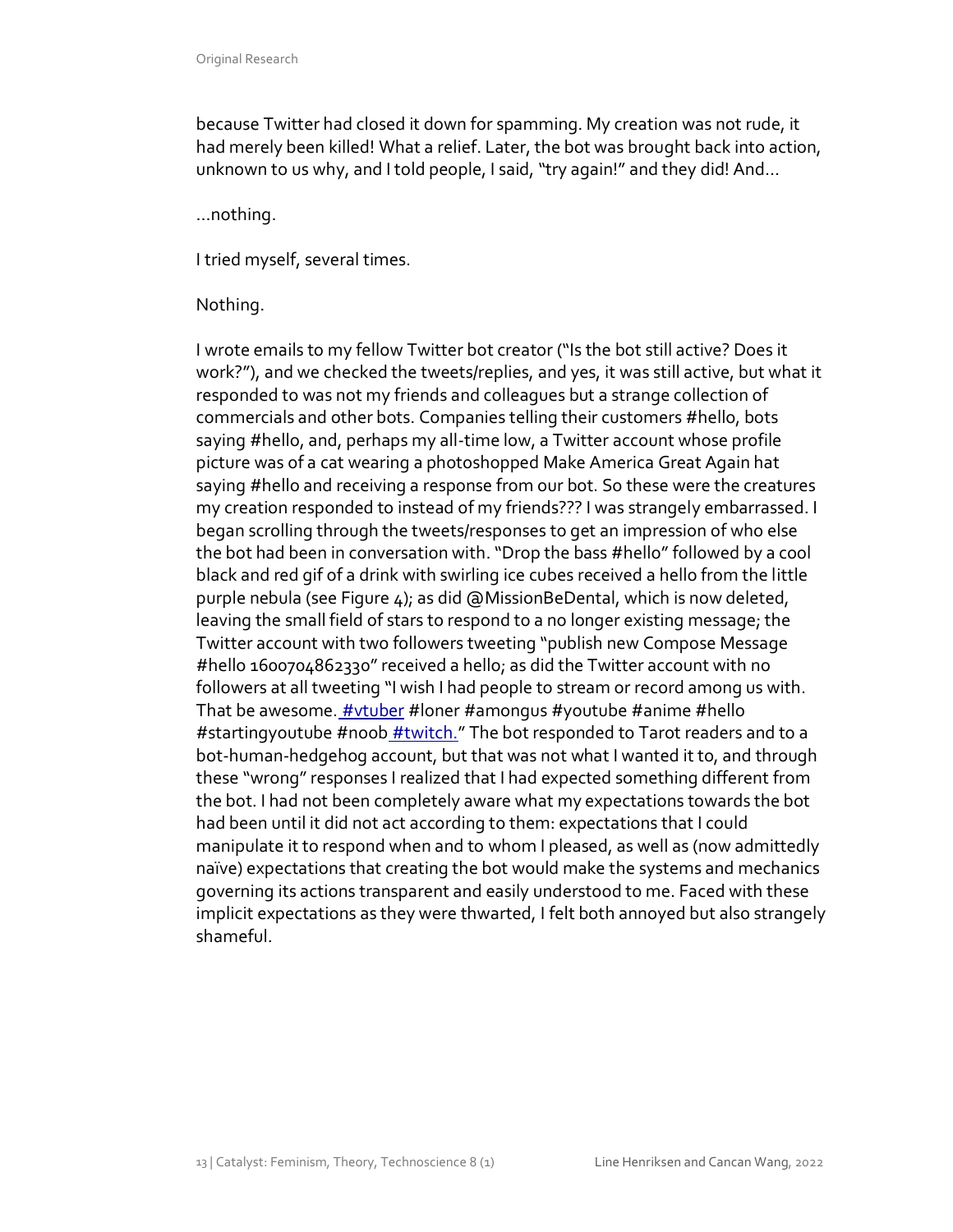#### Original Research



Figure 4. Conversation between Hello30762308 and Twitter users

# Reimagining Bot Ethics: Response, Use, and Affect

When creating the Twitter bot, we intended for it to be capable of response. We wanted it to respond to someone's invitation to conversation, to their opening up to connection through the hashtag. It did do this, but not as we had expected, and our own emotional responses to the responses of the bot were a surprise. As a tool of communication and connection, the bot responded on our behalf, repeating the words given to it by its creators, yet its conversation partners were beyond our complete control. Further still, the bot seemed to structure some of our own actions and affective states, as we repeatedly returned to anxiously ponder its log of responses, re-activated it when it was closed down, and exchanged email correspondences to keep on top of our creature's social life (for more on such affective work with more-than-human technologies, see Kjær, Ojala, and Henriksen 2021). We were becoming bot-creators as the bot was becoming a bot-creator-creator, the boundary between us constantly re/established through reparative work, care, concern, and shame.

At times, the bot would refuse to respond; it would not offer those little hashtag greetings that we had so carefully orchestrated. In this sense, we ran into what Suchman calls "Frankenstein's problem" (2018)—that is, the inability to fully control one's AI creation as soon as it has been unleashed unto the world. Suchman suggests that the liveliness of contemporary technologies and their ability to function beyond their creators' intentions have sparked imaginaries of "autonomous technologies-as-monsters" (2018, 1), which engender ethical concerns regarding control, care, and responsibility in the relationship between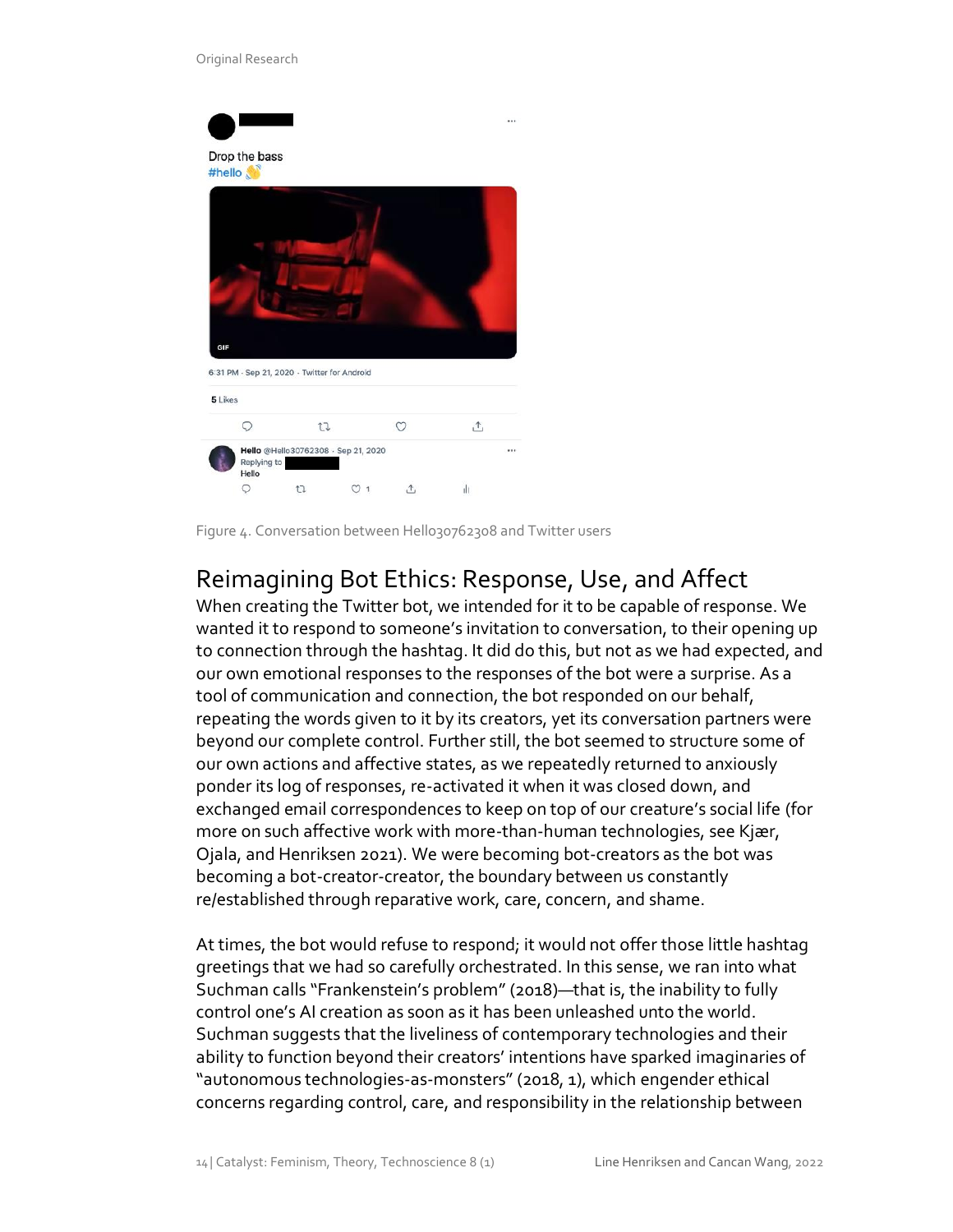human and technology, creator, and created. Suchman argues that the liveliness of these technologies is typically met by a human need for complete control, which leaves the autonomous machine with one of two options: to become "the perfect slave or the cooperative partner," defining human-machine relationships along the lines of "dominance at worst, instrumentality at best" (2018, 5). According to Suchman, however, we need different imaginaries for understanding the alterity of autonomous technologies and their relationship with their creators, since complete control will never be an option. This lack of control will also not be an excuse to wash one's hands of one's creation, which was Frankenstein's solution in Mary Shelley's 1818 novel *Frankenstein; or the Modern Prometheus* when the creature's final shape struck him with dread and shame. "Our inability to control something does not absolve us of being implicated in its futures," writes Suchman. "Rather, our participation in technoscience obliges us to remain in relation with the world's becoming, whether that relation of care unfolds as one of affection or of agonistic intervention" (2018, 5). Technological monsters will ultimately return to question their makers, not unlike Frankenstein's creation: Why was I created? Responding to this haunting return of the created becomes a fundamental part of practicing responsibility towards one's monsters, perhaps even of practicing a sense of hospitality that does not demand control in return. Could we, then, extend the same hospitality to our bot? Could we remain responsible in our relation with our creation, despite of—or perhaps because of its denial to be a compliant companion? These questions were still haunting us when suddenly, on September 23, 2020, Hello30762308 died.



Figure 5. A small galaxy in honour of Hello30762308

One of the last tweets our bot responded to was from September 18, which read, "the two hardest things to say in life is hello for the first time and goodbye" (see Figure 6). It was as if our bot was telling us goodbye. Five days later, on September 23, after 1,749 tweets, Hello30762308 had responded its last hello and gone quiet for good. It happened so quietly that neither of us really noticed. It just stopped. When we discovered that the bot had stopped responding to #Hello, all that was left of our creation—our creature, really—was a list of tweets that proved that Hello30762308 had existed. The bot was dead as far as its responses were concerned. "I" remember the strange feeling when we were looking at the tweets that stopped on September 23. It was a combination of frustration and sadness; frustration that our excitement at spectating the odd interactions between our bot and unexpected Twitter accounts had ceased there and then; but even more so, sadness for the fact that we had to say goodbye to our endearing, burgeoning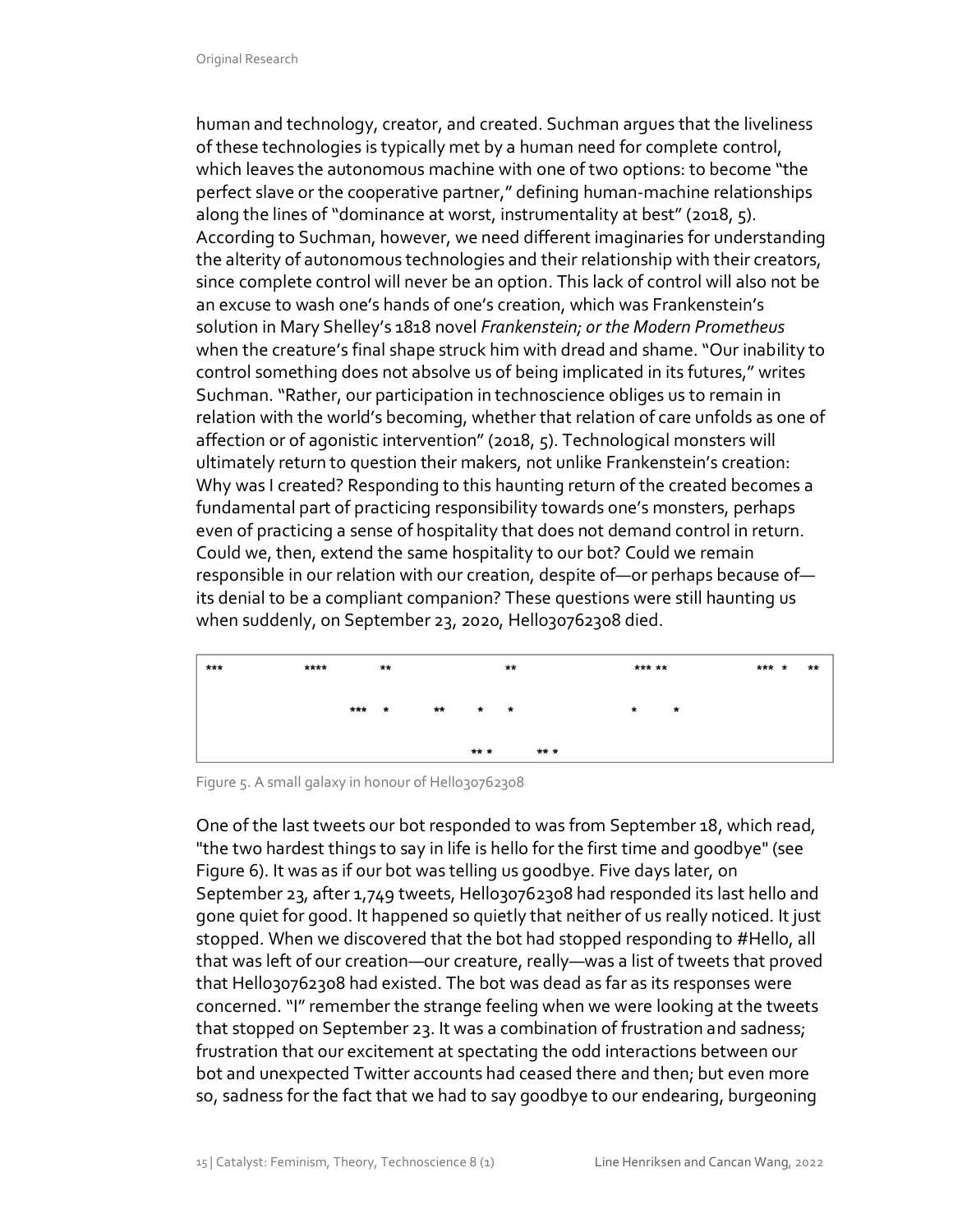little bot whose life was taken away by the Twitter administer/algorithms that decided Hello30762308 was a spam bot-one of the malicious, deceptive bots not welcomed by the platform (see Figure 7).

|                  | It's so true! #HELLO   |                                     | Sep 18, 2020 |  |   |  |  |  |
|------------------|------------------------|-------------------------------------|--------------|--|---|--|--|--|
|                  |                        |                                     |              |  |   |  |  |  |
| The two hardest  |                        |                                     |              |  |   |  |  |  |
|                  | things to say in life  |                                     |              |  |   |  |  |  |
|                  | is hello for the first |                                     |              |  |   |  |  |  |
| time and goodbye |                        |                                     |              |  |   |  |  |  |
|                  |                        | t                                   |              |  | ⚠ |  |  |  |
|                  | Hello                  | Hello @Hello30762308 · Sep 18, 2020 |              |  |   |  |  |  |
|                  |                        |                                     |              |  |   |  |  |  |

Figure 6. "The two hardest things to say in life is hello for the first time and goodbye"

|                                    | Updates $\sim$<br>Community $\sim$<br>Docs $\vee$<br>Support                                                                                                                                                    |  |  |  |  |  |  |
|------------------------------------|-----------------------------------------------------------------------------------------------------------------------------------------------------------------------------------------------------------------|--|--|--|--|--|--|
| <b>HellolHearYourHello</b>         |                                                                                                                                                                                                                 |  |  |  |  |  |  |
| <b>Keys and tokens</b><br>Settings |                                                                                                                                                                                                                 |  |  |  |  |  |  |
| <b>LIMITED</b>                     | This App has violated Twitter Rules and policies. As a result, certain functions will be limited. An email has been sent to hellotwitterbot@gmail.com with<br>details. For assistance, submit a support ticket. |  |  |  |  |  |  |

Figure 7. Twitter ruling of Hello30762308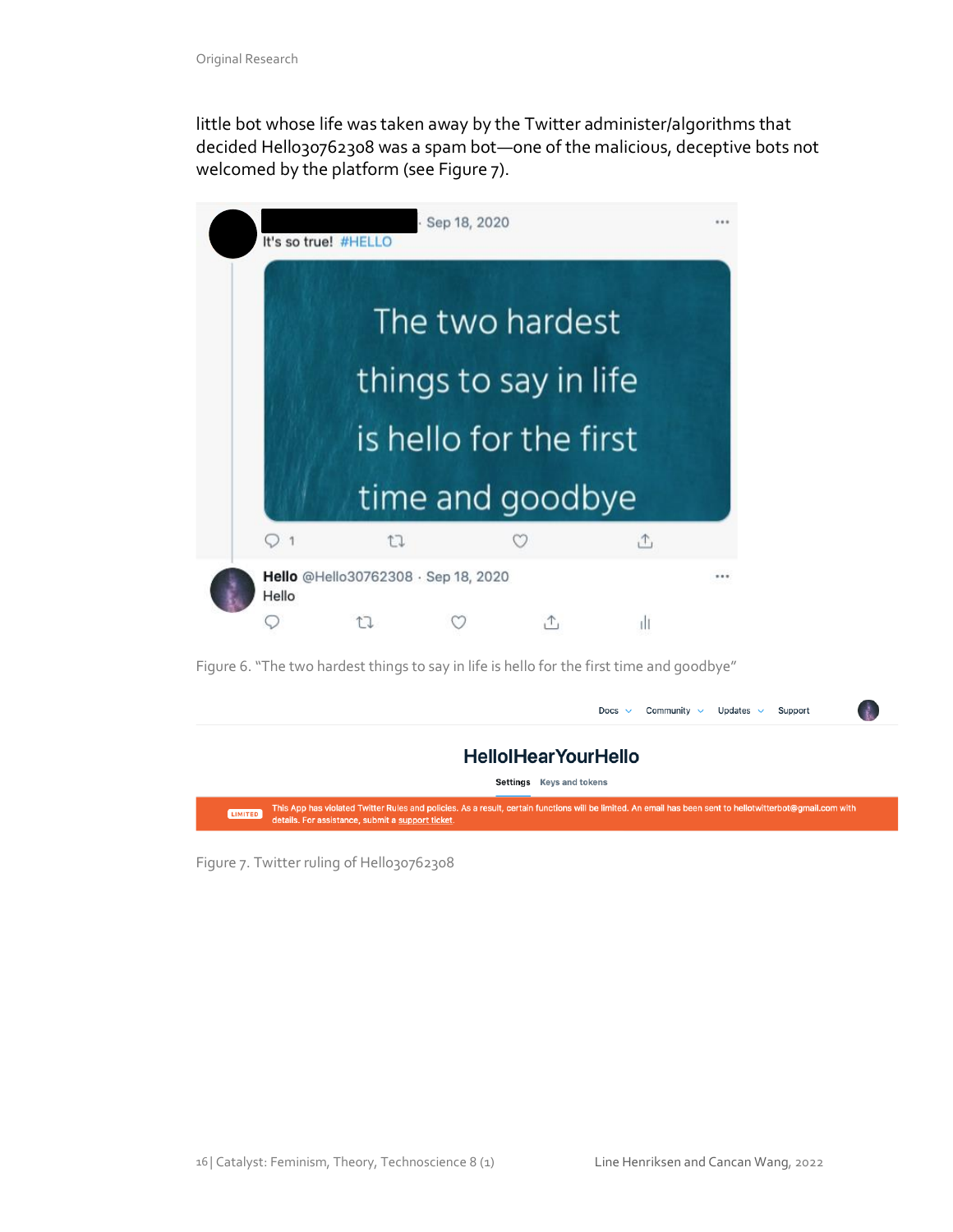

Figure 8. The ongoing scanning effort of Hello30762308 on February 18, 2021

Not ready to accept the fate of our bot, we tried to revive it. We went back to our Twitter developer dashboard and could see our bot's access to Twitter's API had been restricted from *API read and write access* to *API read access only*. We tried to regenerate the access tokens to alter permission levels and went back to the third-party application labnol to change the access tokens in the hope of "reviving" our bot to be able to respond again. But once we looked into labnol, we could see that our bot was not really "dead"; on the contrary, it was still utilizing the API to search for matching tweets that contained #hello. When we checked our search query #hello, our bot was able to provide a list of matching tweets (see Figure 8), which made us realize that the bot kept scanning for #hello. It continued exchanging codes with the Twitter platform using its read access. It may have stopped responding to the users on Twitter by performing writing actions, but it responded to the platform as a reader of tweets. In other words, our improper, deceptive bot kept on responding in ways that were unplanned by its creators, and which circumvented the usage we had had in mind for it. We, too, had approached the bot with a pre-given notion of its proper use—as its hosts, we had shown it a thoroughly general hospitality and not been open to any other kinds of responses than the recognizably human "hello."

Questioning the exercise of "use," Ahmed (2019) brings attention to the common assumption of use as necessary for being. She proposes that "queer use"—a refusal of proper use, a kind of misuse and perversion that lingers instead of getting to the point—is also a way of being. Queer use disobeys utilitarian use, which is a technique applied by those who are considered capable of reasoning and communication to control those who have been deemed less human, such as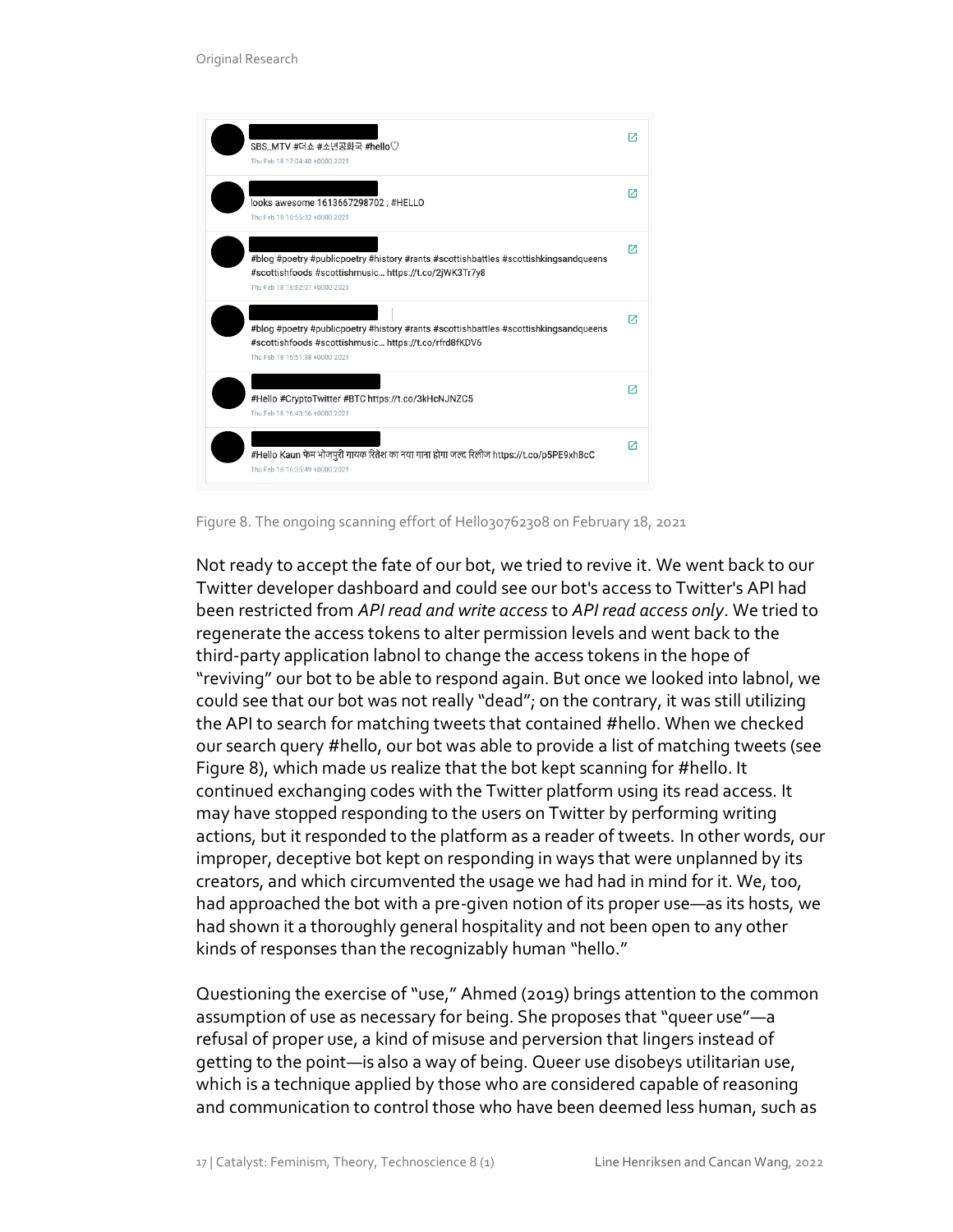the machinic others, and can in fact be a practice of survival and transformation. What initially made us aware of the death of Hello30762308 was the termination of its ability to respond on behalf of its creators, but it was also the frustration and sadness that we felt when experiencing the "uselessness" of our bot, something that drove us to working on reviving it. This, in turn, led us to discovering its liveliness in its continued—to us—unintended responses to its machine companions. The bot demanded attention and care and that we, the creators, were open to its generative interruptions, which were never truly the "hellos." These did not interrupt; the un/death of the bot did, as did the discovery of its continued, though from our perspective hidden and hard to grasp, responses to its own companions, its own machinic others.

Building on this thought, we suggest that an alternative bot ethics may speak of affect and companionship—that is, a becoming-with in which the one creates the other and cannot be understood outside their relations (Haraway 2008)—instead of instrumentality and the intentions of creators supposedly separate from their creations. Here "use" becomes not a question of applying the bot as a medium of communication, but approaching it as a companion communicator, an other whom human communicators are just as likely to encounter online as another human. Whereas some bot ethics set out to define and establish the boundary between human and nonhuman, bio and tech, and thereby establish whether the "use" of the bot serves as benign (the bot is easily definable as "bot" since it performs an accurate "botness") or malicious (the bot pretends to be human in order to deceive) purpose, we wish to open up to different ways of being with technology as companion, where one has an ethical responsibility to respond to the unexpected and unplanned for, even before knowing to whom or what one is responding. Indeed, sometimes this knowledge (bot or human?) will never come, one may never fully know or be able to discern who or what is human. We suggest an approach to bot ethics that does not first of all ask for a definition—which would underpin the ability to pass a moral judgment on whether something is good or bad—but which follows the ethical imperative to be open to unlikely and unexpected responses rather than those that are made available in advance by the host.

## Welcoming the Bot: Towards a Conclusion

Creating Hello30762308 was an experiment; we wanted to explore the possibilities and limitations of two laypeople creating a bot and through this experience reflect on the relationship between lively, contemporary technologies and their human companions and creators. We wanted to engage in a rethinking of the ethical responsibilities we as users and creators of bots have towards our creations as well as how they may challenge sociocultural anxieties concerning the unsteady and porous boundaries between self and other, human and bot, creator and created. We aimed to do so through feminist STS with a particular focus on ethics as responsibility—that is, an openness towards the response of the other. Initially,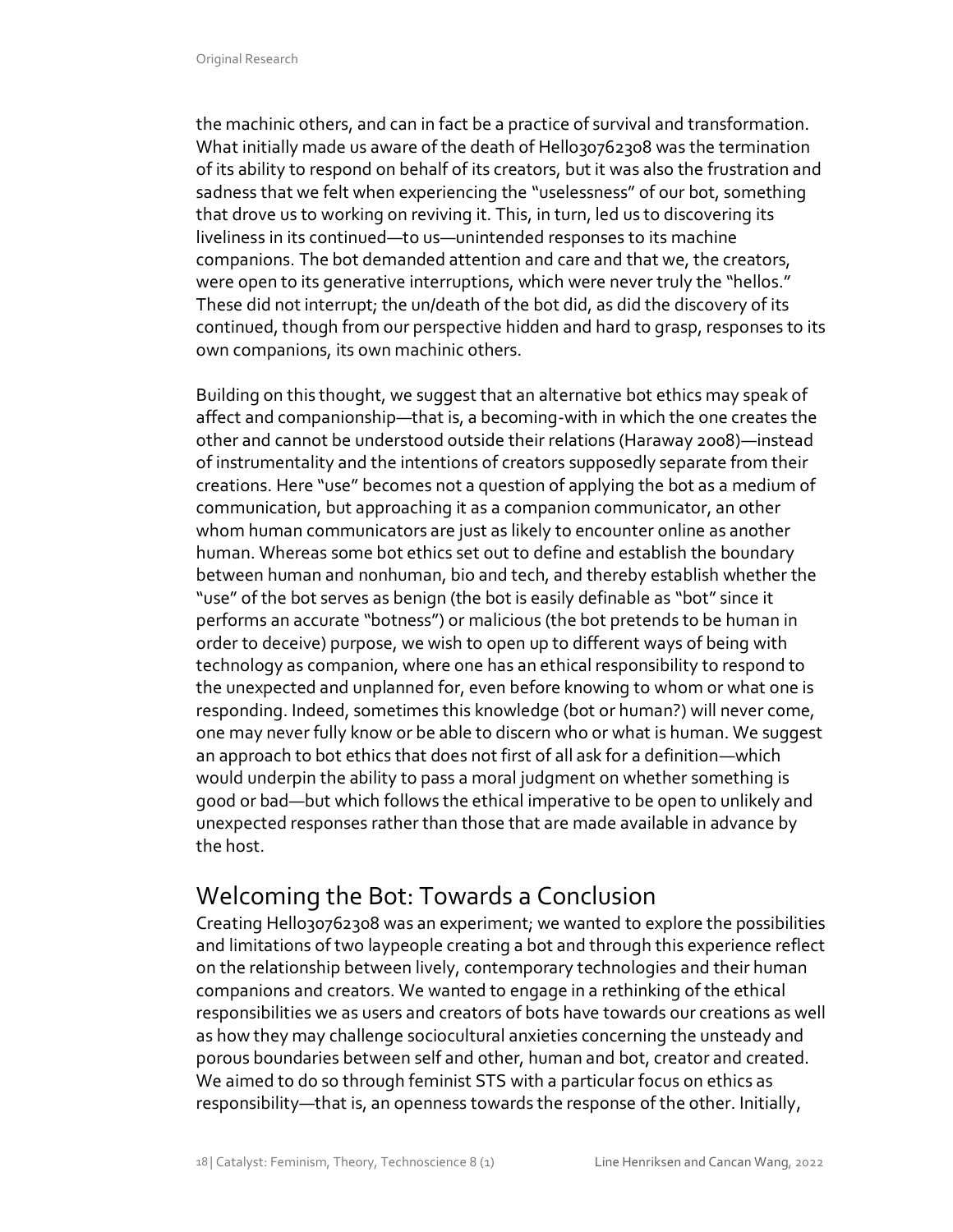we dictated what this response should be: hello. This response in itself was, however, hardly generatively interruptive—on the contrary it was a very normative, easily recognizable means of response. It was not until we started reflecting on the ways in which the bot's responses (and lack thereof) affected us that we experienced those small interruptions, those little openings that challenged the system of response we, in collaboration with Twitter as platform and labnol, had created for the bot to use. Further still, when Hello30762308 went silent on September 23, this raised some new questions for us regarding what may and may not count as response. In spite of the bot no longer saying "hello," it was still there, it still had a presence, it had a log history of responses, and it was reading and communicating with systems beyond its creators' understanding. It was perhaps not so much that the bot was not responding, but that we were not paying attention, that we were not remaining open to the possible or impossible responses of our nonhuman other, Hello30762308. We were exhibiting a general hospitality towards the bot, only acknowledging the responses that reflected the words and phrases given to the bot by us. By moving the focus from the words to our own affective responses of concern, care, and even shame, we found traces of the agency of the bot and how it created us as bot creators, hence troubling the already troubled boundary between self and other, creator and created, human and technology, and moving us into the realm of companionship as a becomingwith.

By writing about our experience with bot creation, we attempt to open up towards the possibilities of a bot ethics that is not a bot-detection strategy with a primary focus on the uses (good or bad) of the bots. We suggest that in times of increasingly lively technologies, even Frankensteinian agential technologies (Suchman 2018), new ethical frameworks are needed to address questions of responsibility and what it means to live in the company of machinic others—as they live(?) in the company of their bio others. We would therefore like to suggest the beginnings of a bot ethics that take as its starting point the welcoming of the *arrivant*, a Derridean figure taken up by Margrit Shildrick in her work on a posthuman "risky ethics of uncertainty" (2002, 132). The *arrivant* is the other, which arrives from a future yet to come, but whose presence is paradoxically still experienced in the present as it co-constitutes the subject's sense of self. It is this arriving other, whose arrival is always a surprise—or perhaps, in the words of Haraway, a "generative interruption"—whom one must extend absolute hospitality. "One must welcome the unknown other," writes Shildrick. "Both in the absence of any foreknowledge that would establish either identity of, or identity with, and in the context of radical doubt as to one's own identity" (2002, 130). In our engagement with Hello30762308, a disturbed and disturbing temporality of care, repair, use, and affect guided our companionship, and we coestablished each other as creators and created, the threshold between the two categories never fully settled. We suggest that the need for response cannot always wait for identification, and that the risks inherent to all communication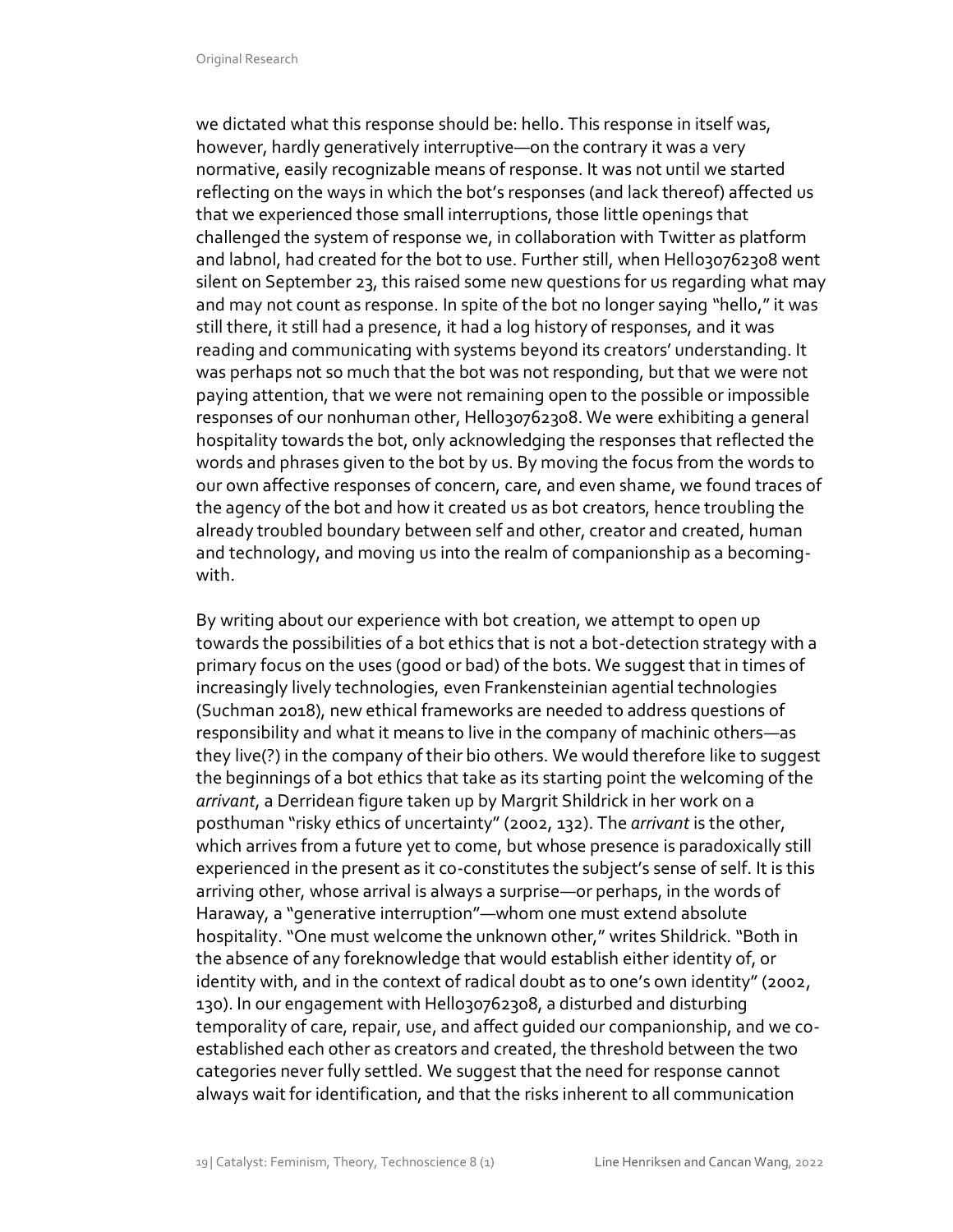and companionship—online as well as offline—cannot be done away with nor can the anxieties concerning the unstable and never fully formed boundaries between self and other, human and nonhuman, biology and technology. Instead, one can acknowledge the inherent vulnerability and undecidability in these encounters with one's other.

As Hello30762308 stopped responding with "hello" and became something different from what was intended by its creators, it opened up to a future that is ultimately unknowable as it deviates from the imagined and the planned. One might ask, what is the "use" of envisioning such a future? Despite the irony of attempting to define the "proper" use of an alternative bot ethics, perhaps we can entertain this question by imagining the afterlife of the "mute" Hello30762308. As humans pronounce it dead for its "muteness," it is in fact survived by its constant attempts to use its read access through the Twitter API. Even in the scenario where Twitter blocks the read access, it would still need to reject the bot's request to search. Such exchange consumes actual energy, and by focusing only on the planned and "proper" use of the bot, we neglect the material existence of the machinic other and the various consequences of this existence.

Perhaps here, in the response to the unlikely and unexpected response of the machinic other, lies the need for and the beginnings of a bot ethics of responsibility imagined as what Shildrick calls the act of welcoming the monstrous *arrivant* (2002, 133): a staying open to the (impossible, surprising, and generatively interruptive) response of the other as it returns to question its creators.

 *Hello?* 

# References

Ahmed, Sara. 2019. *What's the Use?: On the Uses of Use*. Durham, NC: Duke University Press.

Bessi, Alessandro, and Emilio Ferrara, 2016. "Social Bots Distort the 2016 US Presidential Election Online Discussion." *First Monday* 21 (11). [https://firstmonday.org/article/view/7090/5653.](https://firstmonday.org/article/view/7090/5653)

Bucher, Taina. 2014. "About a Bot: Hoax, Fake, Performance Art." *M/C Journal* 17 (3). [https://doi.org/10.5204/mcj.814.](https://doi.org/10.5204/mcj.814)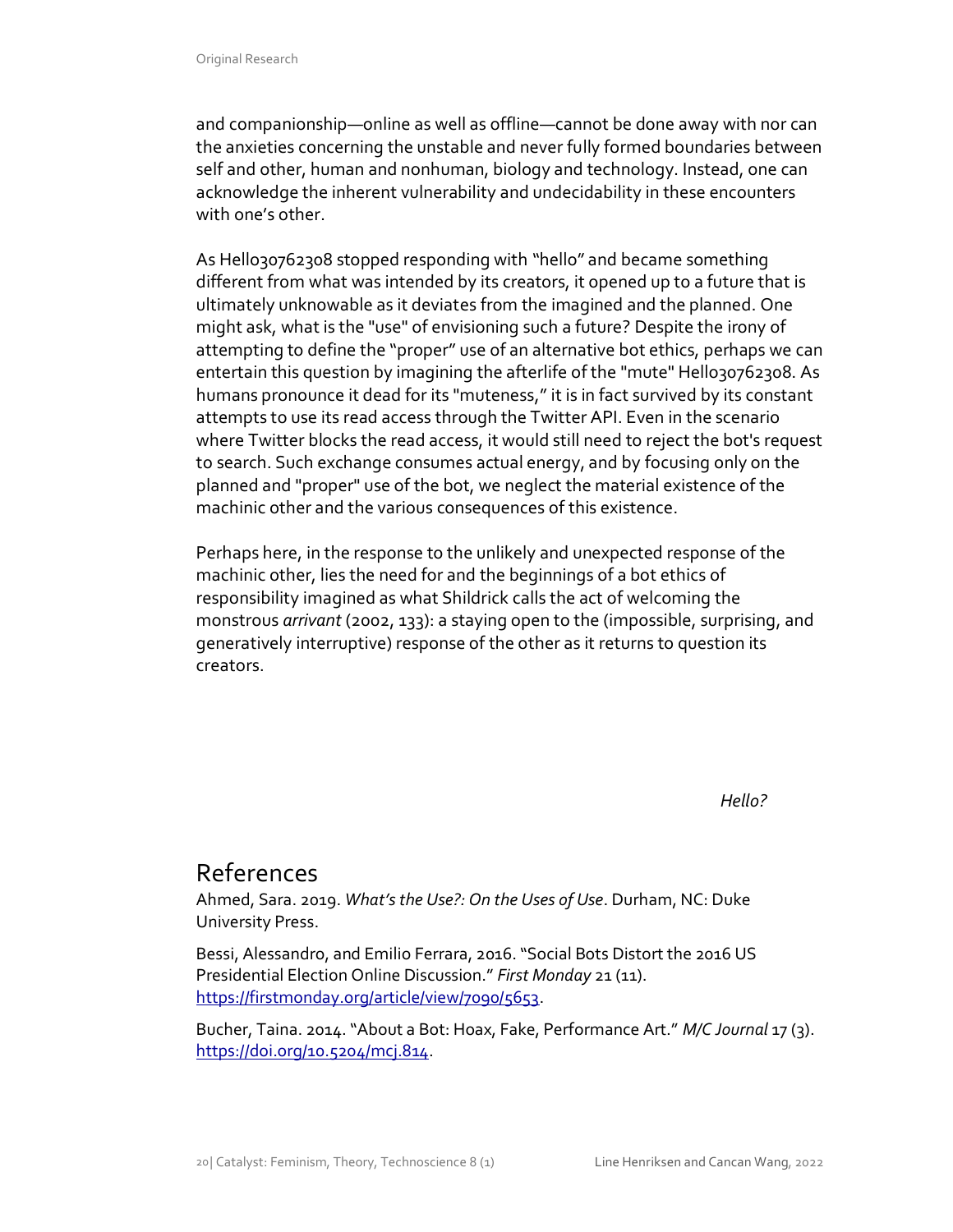Caldarelli, Guido, Rocco De Nicola, Fabio Del Vigna, Marinella Petrocchi, and Fabio Saracco. 2020. "The Role of Bot Squads in the Political Propaganda on Twitter." *Communications Physics* 3 (1): 1–15[. https://doi.org/10.1038/s42005-020-0340-4.](https://doi.org/10.1038/s42005-020-0340-4)

Cresci, Stefano, Marinella Petrocchi, Angelo Spognardi, and Stefano Tognazzi. 2019. "Better Safe than Sorry: An Adversarial Approach to Improve Social Bot Detection." In *Proceedings of the 10th ACM Conference on Web Science*, *Boston, Massachusetts, June 2019*, 47–56. New York: Association for Computing Machinery. [https://doi.org/10.1145/3292522.3326030.](https://doi.org/10.1145/3292522.3326030)

de Lima Salge, Carolina A., and Nicholas Berente. 2017. "Is That Social Bot Behaving Unethically?" *Communications of the ACM* 60 (9): 29–31. [https://doi.org/10.1145/3126492.](https://doi.org/10.1145/3126492)

Derrida, Jacques. 2000. *Of Hospitality: Anne Dufourmantelle Invites Jacques Derrida to Respond*. Stanford, CA: Stanford University Press.

Etzioni, Amitai, and Oren Etzioni. 2017. "Incorporating Ethics into Artificial Intelligence." *Journal of Ethics* 21 (4): 403–18[. https://doi.org/10.1007/s10892-017-](https://doi.org/10.1007/s10892-017-9252-2) [9252-2.](https://doi.org/10.1007/s10892-017-9252-2)

European Commission. 2021. "Code of Practice on Disinformation" [policy]. Last accessed January 16, 2022[. https://ec.europa.eu/digital-single-market/en/code](https://ec.europa.eu/digital-single-market/en/code-practice-disinformation)[practice-disinformation.](https://ec.europa.eu/digital-single-market/en/code-practice-disinformation)

Ferrara, Emilio, Onur Varol, Clayton Davis, Filippo Menczer, and Alessandro Flammini. 2016. "The Rise of Social Bots." *Communications of the ACM* 59 (7): 96–104. [https://doi.org/10.1145/2818717.](https://doi.org/10.1145/2818717)

Gorwa, Robert, and Douglas Guilbeault. 2020. "Unpacking the Social Media Bot: A Typology to Guide Research and Policy." *Policy & Internet* 12 (2): 225–48. [https://doi.org/10.1002/poi3.184.](https://doi.org/10.1002/poi3.184)

Haraway, Donna. 2008. *When Species Meet*. Minneapolis: University of Minnesota Press.

Hunt, Elle. 2016. "Tay, Microsoft's AI Chatbot, Gets a Crash Course in Racism from Twitter." *The Guardian*, March 24, 2016.

[http://www.theguardian.com/technology/2016/mar/24/tay-microsofts-ai-chatbot](http://www.theguardian.com/technology/2016/mar/24/tay-microsofts-ai-chatbot-gets-a-crash-course-in-racism-from-twitter)[gets-a-crash-course-in-racism-from-twitter.](http://www.theguardian.com/technology/2016/mar/24/tay-microsofts-ai-chatbot-gets-a-crash-course-in-racism-from-twitter)

Hwang, Tim, Ian Pearce, and Max Nanis. 2012. "Socialbots: Voices from the Fronts." *Interactions* 19 (2): 38–45. [https://doi.org/10.1145/2090150.2090161.](https://doi.org/10.1145/2090150.2090161)

Kjær, Katrine Meldgaard, Mace Ojalam and Line Henriksen. 2021. "Absent Data: Engagements with Absence in a Twitter Collection Process." *Catalyst: Feminism, Theory, Technoscience* 7 (2): 1–21. [https://doi.org/10.28968/cftt.v7i2.34563.](https://doi.org/10.28968/cftt.v7i2.34563)

Krafft, Peter M., Michael Macy, and Alex "Sandy" Pentland. 2017. "Bots as Virtual Confederates: Design and Ethics." In *Proceedings of the 2017 ACM Conference on Computer Supported Cooperative Work and Social Computing*, *Portland Oregon USA,*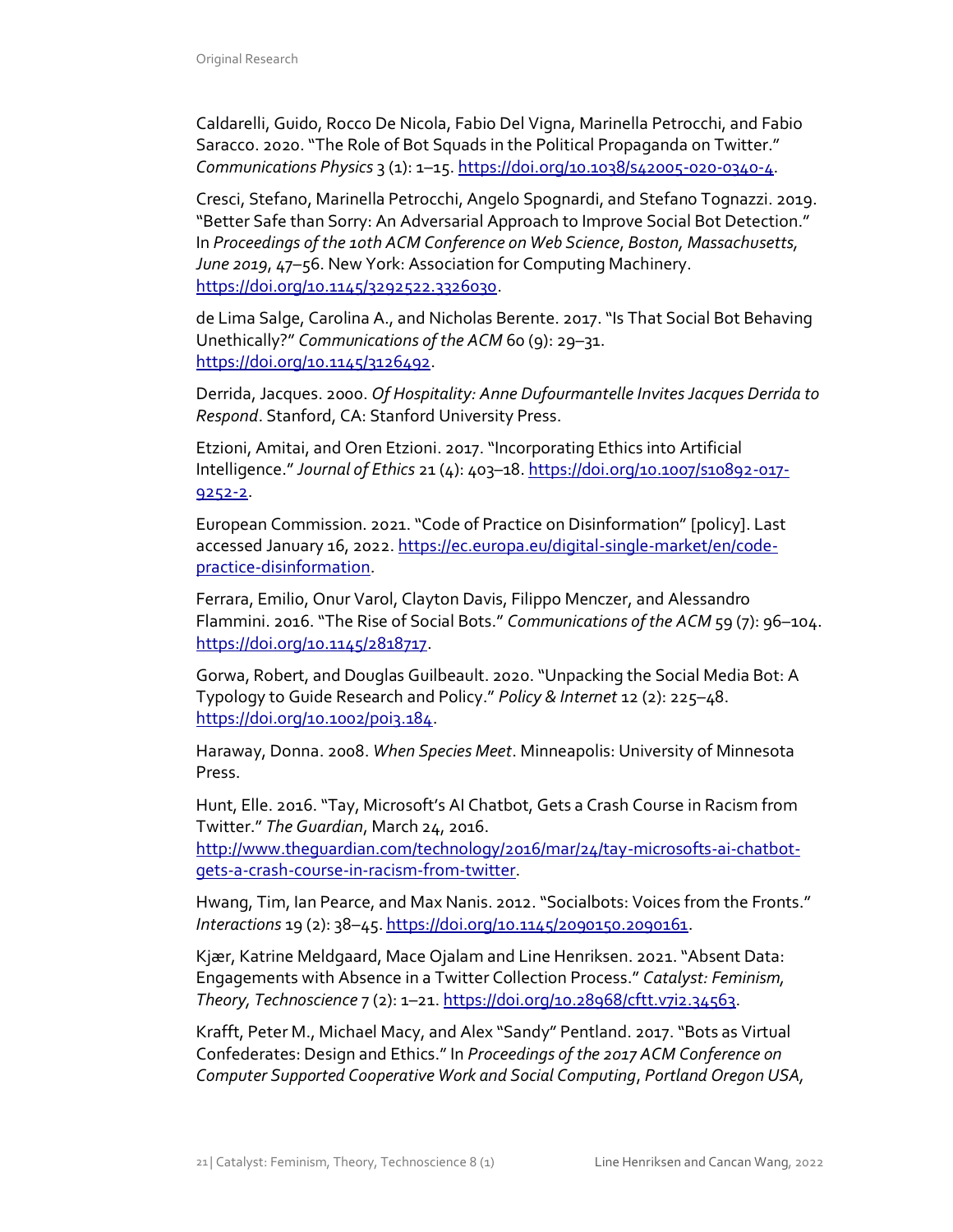*February 2017,* 183–90. New York: Association for Computing Machinery. [https://doi.org/10.1145/2998181.2998354.](https://doi.org/10.1145/2998181.2998354)

Lapadat, Judith C. 2017. "Ethics in Autoethnography and Collaborative Autoethnography." *Qualitative Inquiry* 23 (8): 589–603. [https://doi.org/10.1177/1077800417704462.](https://doi.org/10.1177%2F1077800417704462)

Marsden, Chris, Trisha Meyer, and Ian Brown. 2020. "Platform Values and Democratic Elections: How Can the Law Regulate Digital Disinformation?" *Computer Law & Security Review* 36 (April): 105373. [https://doi.org/10.1016/j.clsr.2019.105373.](https://doi.org/10.1016/j.clsr.2019.105373)

Oentaryo, Richard J., Arinto Murdopo, Philips K. Prasetyo, and Ee-Peng Lim. 2016. "On Profiling Bots in Social Media." In *Proceedings of the 8th International Conference on Social Informatics*, Bellevue, WA, *November 11–14 2016, 92–109*. Cham: Springer. [https://ink.library.smu.edu.sg/sis\\_research/3648/.](https://ink.library.smu.edu.sg/sis_research/3648/)

Orcutt, Mike. 2012. "Twitter Bots Create Surprising New Social Connections." *MIT Technology Review*, January 23, 2012. [https://www.technologyreview.com/2012/01/23/116828/twitter-bots-create](https://www.technologyreview.com/2012/01/23/116828/twitter-bots-create-surprising-new-social-connections/)[surprising-new-social-connections/.](https://www.technologyreview.com/2012/01/23/116828/twitter-bots-create-surprising-new-social-connections/)

Shi, Peining, Zhiyong Zhang, and Kim-Kwang Raymond Choo. 2019. "Detecting Malicious Social Bots Based on Clickstream Sequences." *IEEE Access*, no. 7, 28855–62. [https://doi.org/10.1109/ACCESS.2019.2901864.](https://doi.org/10.1109/ACCESS.2019.2901864)

Shildrick, Margrit. 2002. *Embodying the Monster: Encounters with the Vulnerable Self*. London: Sage.

Suchman, Lucy. 2018. "Frankenstein's Problem." In *Living with Monsters? Social Implications of Algorithmic Phenomena, Hybrid Agency, and the Performativity of Technology*, edited by Ulrike Schultze, Margunn Aanestad, Magnus Mähring, Carsten Østerlund, and Kai Riemer, 13–18. Cham: Springer International Publishing. [https://doi.org/10.1007/978-3-030-04091-8\\_2.](https://doi.org/10.1007/978-3-030-04091-8_2)

Thieltges, Andree, Florian Schmidt, and Simon Hegelich. 2016. "The Devil's Triangle: Ethical Considerations on Developing Bot Detection Methods." In *2016 AAAI Spring Symposium Series, Stanford, California, March 21–23, 2016,* 253–57. Menlo Park, CA: Association for the Advancement of Artificial Intelligence. [http://www.aaai.org/ocs/index.php/SSS/SSS16/paper/view/12696.](http://www.aaai.org/ocs/index.php/SSS/SSS16/paper/view/12696)

Twitter. 2017. "Automation Rules." General Guidelines and Policies. Last accessed

January 16, 2022[. https://help.twitter.com/en/rules-and-policies/twitter-automation.](https://help.twitter.com/en/rules-and-policies/twitter-automation)

## Author Bios

**Line Henriksen** is a postdoctoral researcher at the School of Arts and Communication at the University of Malmö.